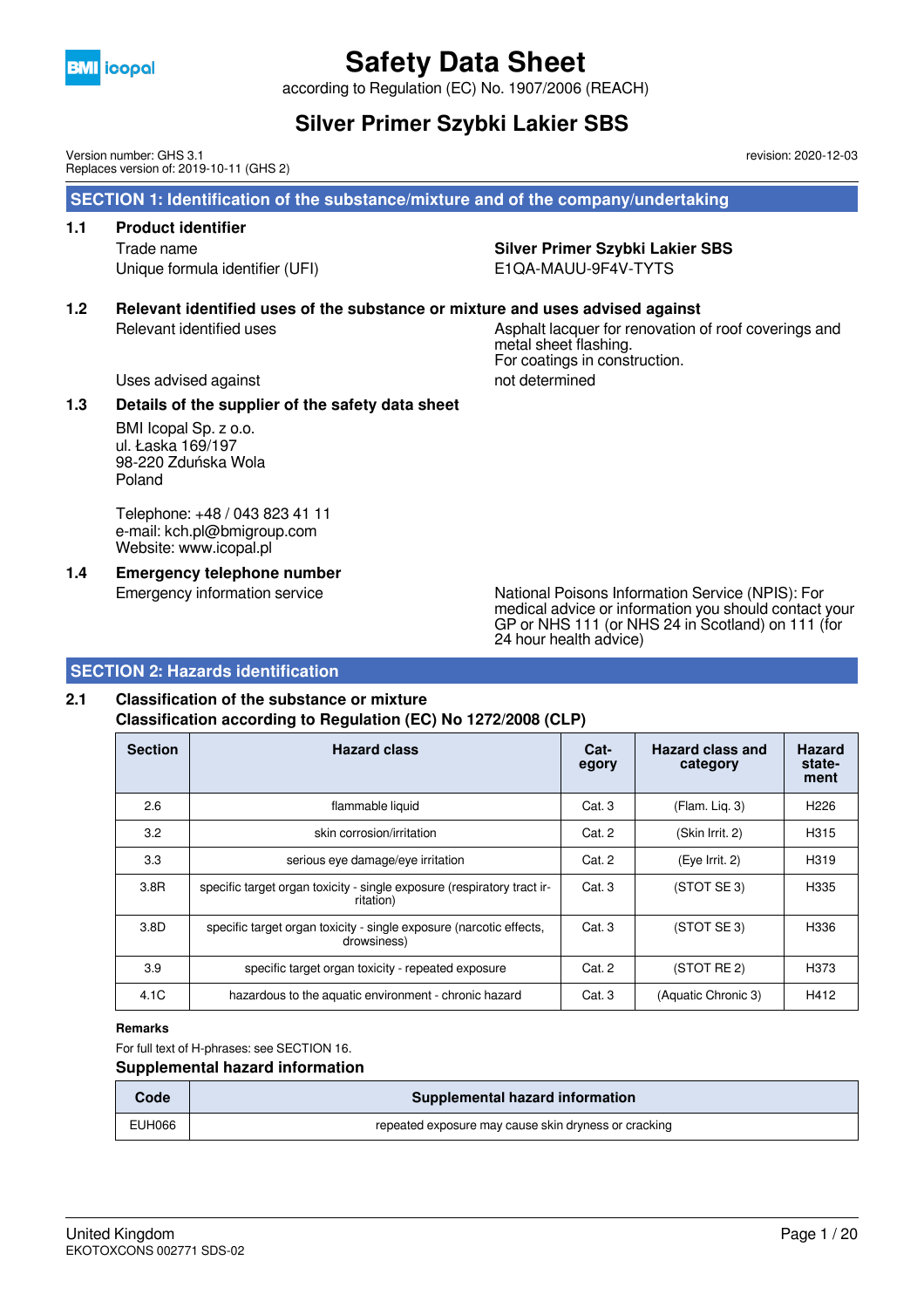

according to Regulation (EC) No. 1907/2006 (REACH)

## **Silver Primer Szybki Lakier SBS**

Version number: GHS 3.1 Replaces version of: 2019-10-11 (GHS 2) revision: 2020-12-03

#### **The most important adverse physicochemical, human health and environmental effects**

Delayed or immediate effects can be expected after short or long-term exposure. The product is combustible and can be ignited by potential ignition sources. Spillage and fire water can cause pollution of watercourses.

#### **2.2 Label elements**

#### **Labelling according to Regulation (EC) No 1272/2008 (CLP)**

**Signal word Warning**

#### **Pictograms**

GHS02, GHS07, GHS08



#### **Hazard statements**

| H <sub>226</sub><br>H <sub>315</sub> | Flammable liquid and vapour.<br>Causes skin irritation.                                                     |
|--------------------------------------|-------------------------------------------------------------------------------------------------------------|
| H <sub>3</sub> 19                    | Causes serious eye irritation.                                                                              |
| H <sub>335</sub>                     | May cause respiratory irritation.                                                                           |
|                                      |                                                                                                             |
| H336                                 | May cause drowsiness or dizziness.                                                                          |
| H373                                 | May cause damage to organs (central nervous system) through prolonged or repeated<br>exposure (if inhaled). |
| H412                                 | Harmful to aquatic life with long lasting effects.                                                          |

#### **Precautionary statements**

#### **Precautionary statements - prevention**

| P <sub>210</sub> | Keep away from heat, hot surfaces, sparks, open flames and other ignition sources. No |
|------------------|---------------------------------------------------------------------------------------|
|                  | smoking.                                                                              |
| P <sub>260</sub> | Do not breathe mist/vapours/spray.                                                    |
| P <sub>273</sub> | Avoid release to the environment.                                                     |
| P <sub>280</sub> | Wear protective gloves/protective clothing.                                           |

#### **Precautionary statements - response**

P304+P340 IF INHALED: Remove person to fresh air and keep comfortable for breathing.<br>P312 Call a POISON CENTER or doctor if you feel unwell. Call a POISON CENTER or doctor if you feel unwell.

#### **Precautionary statements - storage**

P403+P233 Store in a well-ventilated place. Keep container tightly closed.

#### **Precautionary statements - disposal**

P501 Dispose of contents / container to an approved waste disposal.

#### **Additional labelling requirements**

EUH066 Repeated exposure may cause skin dryness or cracking. **Hazardous ingredients for labelling:** Naphtha (petroleum), hydrodesulfurized heavy, Xy-

lene, Hydrocarbons, C9-C11, n-alkanes, isoalkanes, cyclics, < 2% aromatics

#### **2.3 Other hazards**

There is no additional information.

#### **Results of PBT and vPvB assessment**

The substances in the mixture do not meet the PBT/vPvB criteria according to REACH, annex XIII.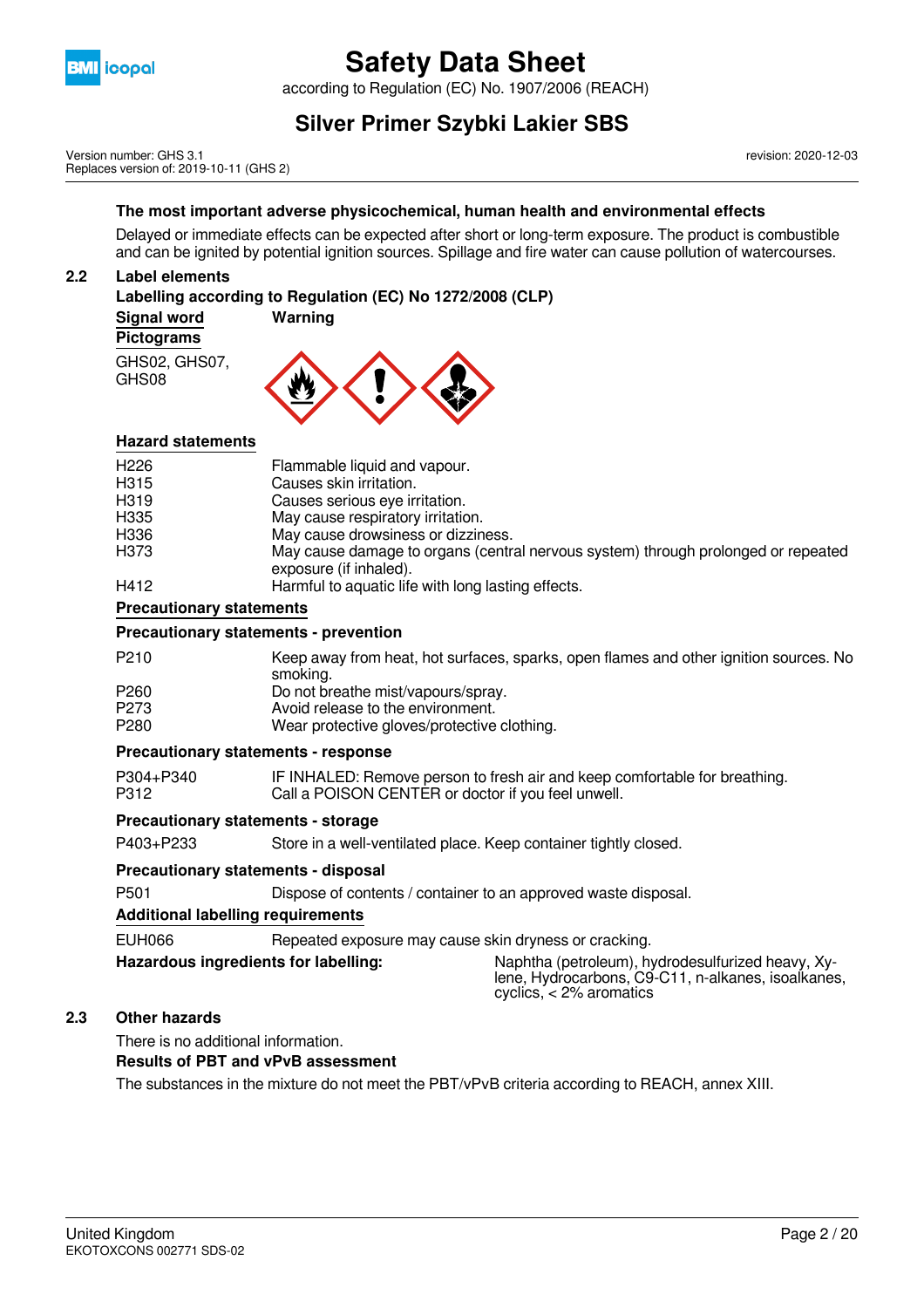

according to Regulation (EC) No. 1907/2006 (REACH)

## **Silver Primer Szybki Lakier SBS**

Version number: GHS 3.1 Replaces version of: 2019-10-11 (GHS 2)

### **SECTION 3: Composition/information on ingredients**

#### **3.2 Mixtures**

| Name of substance                                                            | <b>Identifier</b>                                                                                                | $wt\%$    | Classification acc. to 1272/<br>2008/EC                                                                                                                                                                         | <b>Notes</b>           |
|------------------------------------------------------------------------------|------------------------------------------------------------------------------------------------------------------|-----------|-----------------------------------------------------------------------------------------------------------------------------------------------------------------------------------------------------------------|------------------------|
| Asphalt, oxidized                                                            | CAS No<br>64742-93-4<br>EC No<br>265-196-4<br>REACH Reg. No<br>01-2119498270-36-xxxx                             | $25 - 50$ | not classified                                                                                                                                                                                                  | OEL                    |
| Aluminium, powder stabilized                                                 | CAS No<br>7429-90-5<br>EC No<br>231-072-3<br>REACH Reg. No<br>01-2119529243-45-xxxx                              | $25 - 50$ | Flam. Sol. 1 / H228<br>Water-react, 2 / H261                                                                                                                                                                    | <b>OEL</b><br>T.       |
| Xylene                                                                       | CAS No<br>1330-20-7<br>EC No<br>215-535-7<br>Index No<br>601-022-00-9<br>REACH Reg. No<br>01-2119488216-32-xxxx  | $10 - 25$ | Flam. Liq. 3 / H226<br>Acute Tox. 4 / H312<br>Acute Tox. 4 / H332<br>Skin Irrit. 2 / H315<br>Eye Irrit. 2 / H319<br>STOT SE 3 / H335<br><b>STOT RE 2/H373</b><br>Asp. Tox. 1 / H304<br>Aquatic Chronic 3 / H412 | <b>IOELV</b>           |
| Hydrocarbons, C9-C11, n-al-<br>kanes, isoalkanes, cyclics, <<br>2% aromatics | CAS No<br>64742-48-9<br>1174522-20-3<br>EC No<br>919-857-5<br>REACH Reg. No<br>01-2119463258-33-xxxx             | $10 - 25$ | Flam. Liq. 3 / H226<br>STOT SE 3 / H336<br>Asp. Tox. 1 / H304<br><b>EUH066</b>                                                                                                                                  | <b>OEL</b>             |
| Naphtha (petroleum), hy-<br>drodesulfurized heavy                            | CAS No<br>64742-82-1<br>EC No<br>265-185-4<br>Index No<br>649-330-00-2<br>REACH Reg. No<br>01-2119490979-12-xxxx | $5 - 10$  | Flam. Liq. 2 / H225<br>Skin Irrit. 2 / H315<br>STOT SE 3 / H336<br>STOT RE 1 / H372<br>Asp. Tox. 1 / H304<br>Aquatic Chronic 2 / H411                                                                           | OEL<br>P(b)            |
| ethylbenzene                                                                 | CAS No<br>$100 - 41 - 4$<br>EC No<br>202-849-4<br>Index No<br>601-023-00-4                                       | $1 - 5$   | Flam. Lig. 2 / H225<br>Acute Tox. 4 / H332<br>STOT RE 2 / H373<br>Asp. Tox. 1 / H304                                                                                                                            | GHS-HC<br><b>IOELV</b> |

#### **Notes**

\*\*: Contains <0,1% of benzene, <3% of toluene and <3% of n-hexane

GHS-HC: Harmonised classification (the classification of the substance corresponds to the entry in the list according to 1272/2008/EC, Annex VI)

IOELV: Substance with a community indicative occupational exposure limit value OEL: Substance with a national occupational exposure limit value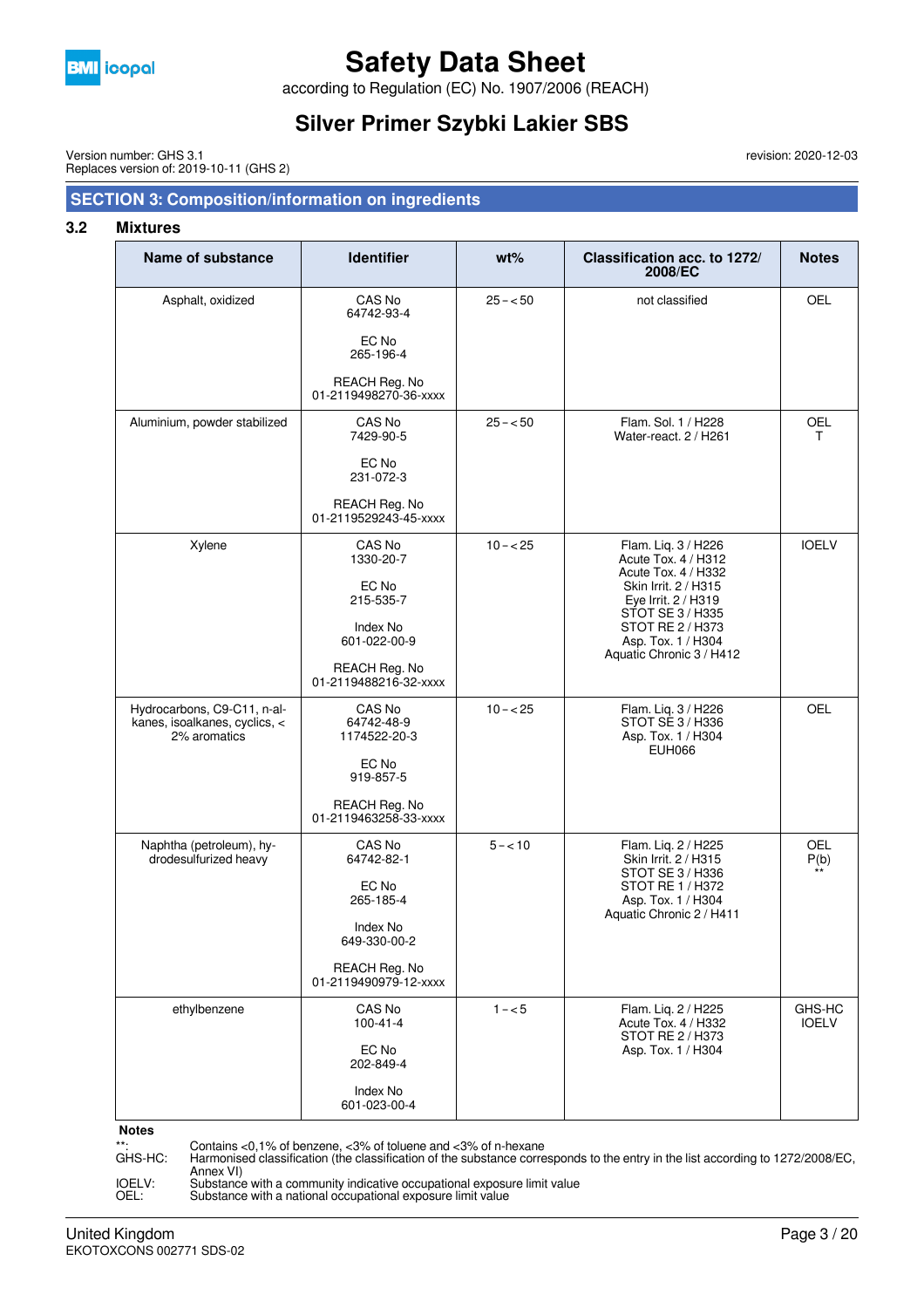

according to Regulation (EC) No. 1907/2006 (REACH)

## **Silver Primer Szybki Lakier SBS**

Version number: GHS 3.1 Replaces version of: 2019-10-11 (GHS 2) revision: 2020-12-03

#### **Notes** P(b): The classification as a carcinogen or mutagen is not required. The substance contains less than 0,1 % w/w benzene (EINECS No 200-753-7) T: This substance may be marketed in a form which does not have the physical hazards as indicated by The classification in the entry in Part 3. If the results of the relevant method or methods in accordance with Part 2 of Annex I of this Regulation show that the specific form of substance marketed does not exhibit this physical property or these physical hazards, the substance shall be classified in accordance with the result or results of this test or these tests. Relevant information, including reference to the relevant test method(s) shall be included in the safety data sheet.

For full text of abbreviations: see SECTION 16.

#### **SECTION 4: First aid measures**

#### **4.1 Description of first aid measures**

#### **General notes**

Do not leave affected person unattended. Remove victim out of the danger area. Keep affected person warm, still and covered. In all cases of doubt, or when symptoms persist, seek medical advice. In case of unconsciousness place person in the recovery position. Never give anything by mouth.

#### **Following inhalation**

Remove person to fresh air and keep comfortable for breathing. If breathing is irregular or stopped, immediately seek medical assistance and start first aid actions. In case of respiratory tract irritation, consult a physician.

#### **Following skin contact**

Take off contaminated clothing. Remove the residues of the product with liquid paraffin or edible oil. Wash skin with water and soap or mild detergent. Remove contaminated/soaked clothes to safe place away from heat and sources of ignition.

#### **Following eye contact**

Irrigate copiously with clean, fresh water for at least 10 minutes, holding the eyelids apart. Remove contact lenses, if present and easy to do. Continue rinsing. Seek medical advice immediately.

#### **Following ingestion**

Rinse mouth with water (only if the person is conscious). Conscious victim can drink 100-200 ml of liquid paraffin. Do not give milk or edible oils to drink. Do NOT induce vomiting. In case of spontaneous vomiting the victim should lean forward to prevent aspiration. Seek medical advice immediately.

#### **4.2 Most important symptoms and effects, both acute and delayed**

Narcotic effects. Description of known symptoms following exposure, if relevant - see section 11.

#### **4.3 Indication of any immediate medical attention and special treatment needed**

Treat symptomatically.

#### **SECTION 5: Firefighting measures**

#### **5.1 Extinguishing media**

**Suitable extinguishing media**

fire extinguishing powder, dry sand **Unsuitable extinguishing media**

water, foam, water jet

#### **5.2 Special hazards arising from the substance or mixture**

Flammable. Do not use water jets - the risk of splash. Closed containers exposed to fire or high temperature can explode due to increased pressure inside. Cool closed containers exposed to fire with water spray. Solvent vapours are heavier than air and may spread along floors. Vapours may form explosive mixtures with air. Ingredients of the mixture may react with water giving off hydrogen. Hot product may adhere to skin or clothes. **Hazardous combustion products**

nitrogen oxides (NOx), carbon monoxide (CO), carbon dioxide (CO2), sulphur oxides (SOx), fumes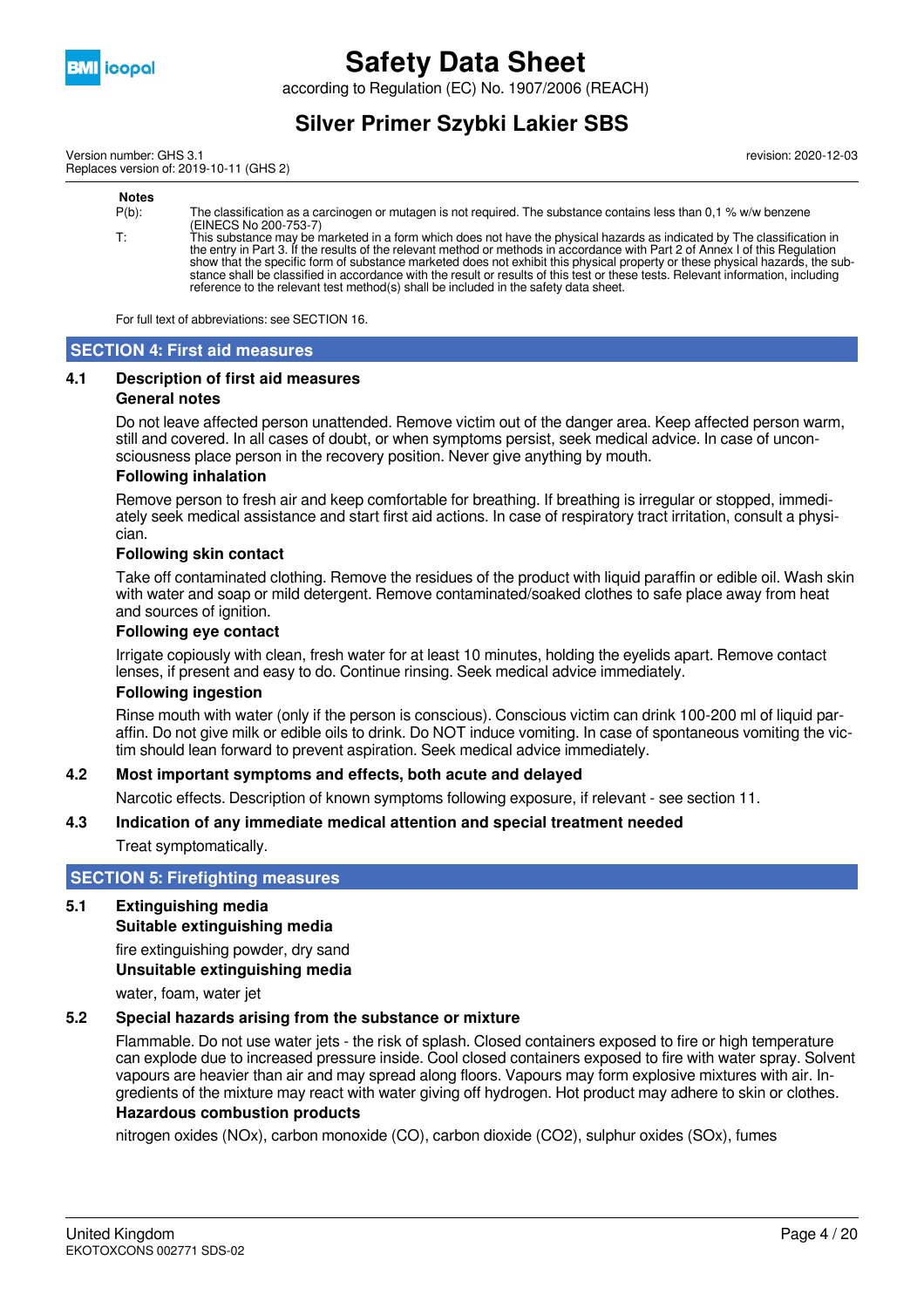

according to Regulation (EC) No. 1907/2006 (REACH)

### **Silver Primer Szybki Lakier SBS**

Version number: GHS 3.1 Replaces version of: 2019-10-11 (GHS 2) revision: 2020-12-03

#### **5.3 Advice for firefighters**

Fire fighting crew should be adequately trained and equipped with self-contained breathing apparatus and full protective clothing. Fight fire with normal precautions from a reasonable distance. Do not allow firefighting water to enter drains or water courses. Collect contaminated firefighting water separately.

#### **SECTION 6: Accidental release measures**

#### **6.1 Personal precautions, protective equipment and emergency procedures**

Do not breathe vapours. Stop the leak if possible and safe to do so (seal, close the liquid isolation valve, put the leaking or damaged container to emergency container). Wear suitable protective equipment (including personal protective equipment referred to under Section 8 of the safety data sheet) to prevent any contamination of skin, eyes and personal clothing. The solvent contained in the mixture evaporates easily -ensure adequate ventilation. Eliminate all sources of ignition. Vapors of the solvent are heavier than air, they can form an explosive mixture with air. Vapors may spread along the floor and reach distant ignition sources.

#### **6.2 Environmental precautions**

Keep away from drains, surface and ground water. If substance has entered a water course or sewer, inform the responsible authority. Collect contaminated soil and dispose of it.

#### **6.3 Methods and material for containment and cleaning up Advice on how to contain a spill**

Bunding. Covering of drains.

#### **Advice on how to clean up a spill**

Do not flush with water. Cover with non-combustible absorbent material (kieselgur (diatomite), sand, wermikulit. universal binder).Collect to labelled, closed waste container and remove for disposal.

#### **Appropriate containment techniques**

Use of adsorbent materials.

#### **Other information relating to spills and releases**

Ventilate affected area.

#### **6.4 Reference to other sections**

Hazardous combustion products: see section 5. Personal protective equipment: see section 8. Incompatible materials: see section 10. Disposal considerations: see section 13.

#### **SECTION 7: Handling and storage**

### **7.1 Precautions for safe handling**

#### **Recommendations**

#### **• Measures to prevent fire as well as aerosol and dust generation**

Use only in well-ventilated areas. Keep away from sources of ignition - No smoking. Take precautionary measures against static discharge. Use only non-sparking tools.

#### **• Warning**

Vapours may form explosive mixtures with air.

#### **Advice on general occupational hygiene**

Wash hands after use. Do not eat, drink and smoke in work areas. Remove contaminated clothing and protective equipment before entering eating areas. Never keep food or drink in the vicinity of chemicals. Never place chemicals in containers that are normally used for food or drink. Keep away from food, drink and animal feedingstuffs.

#### **7.2 Conditions for safe storage, including any incompatibilities**

Keep only in the original container in a cool, well-ventilated place. Keep container tightly closed. Protect from sunlight.

Keep away from heat, hot surfaces, sparks, open flames and other ignition sources. No smoking. Ensure easy access to fire fighting measures in the place of use and storage.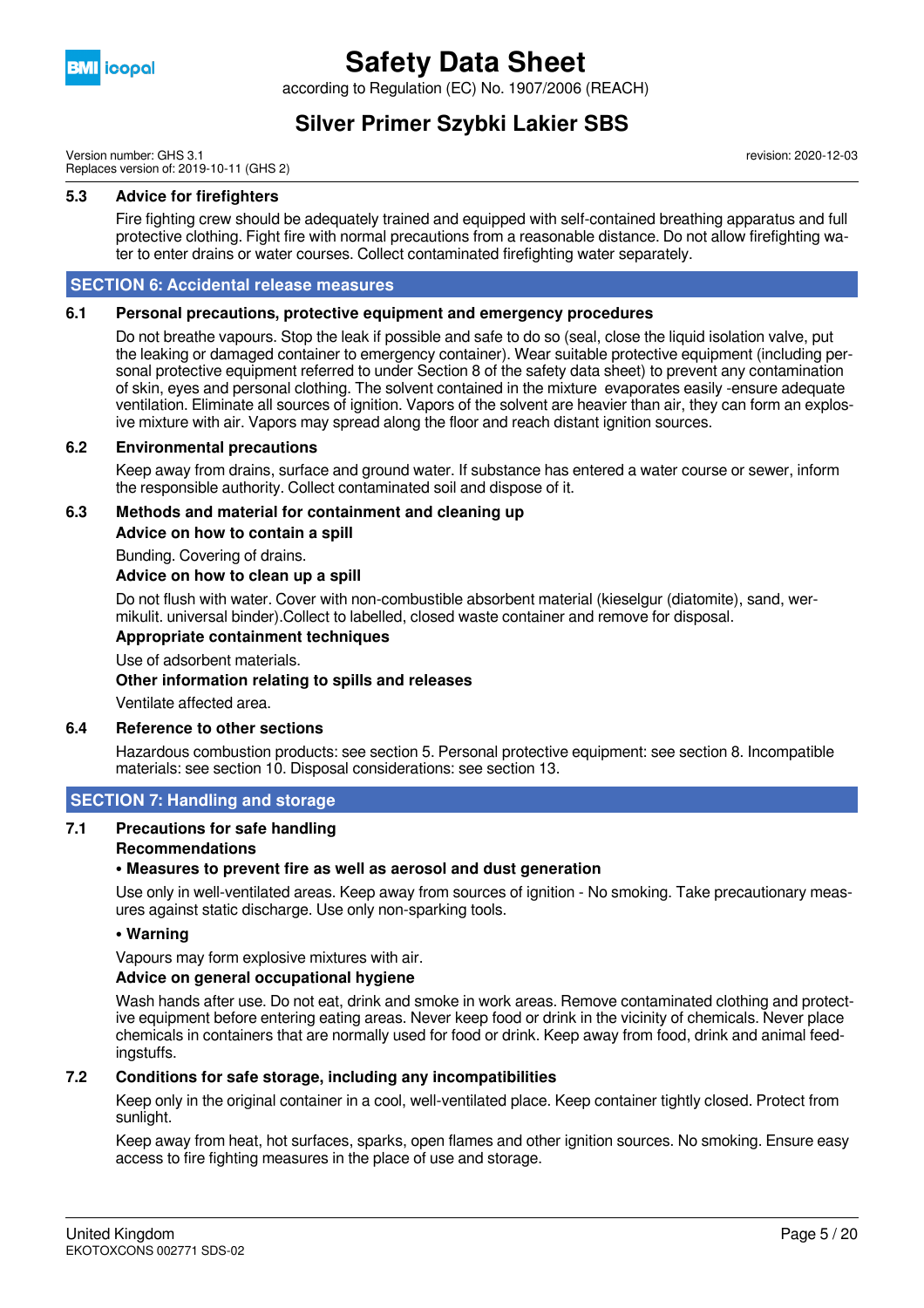

according to Regulation (EC) No. 1907/2006 (REACH)

## **Silver Primer Szybki Lakier SBS**

Version number: GHS 3.1 Replaces version of: 2019-10-11 (GHS 2)

#### **7.3 Specific end use(s)**

Data are not available.

#### **SECTION 8: Exposure controls/personal protection**

#### **8.1 Control parameters**

#### **National limit values**

**Occupational exposure limit values (Workplace Exposure Limits)**

| Cou<br>ntry | Name of agent                              | <b>CAS No</b>              | Iden<br>tifier        | <b>TWA</b><br>[ppm] | <b>TWA</b><br>$\begin{bmatrix} m g / m^3 \end{bmatrix}$ | <b>STEL</b><br>[ppm] | <b>STEL</b><br>$\begin{bmatrix} m g / m^3 \end{bmatrix}$ | Ceil-<br>ing-C<br>[ppm] | Ceil-<br>ing-C<br>$\overline{\text{[mg]}}$<br>$[m^3]$ | <b>Nota</b><br>tion | <b>Sour</b><br>ce |
|-------------|--------------------------------------------|----------------------------|-----------------------|---------------------|---------------------------------------------------------|----------------------|----------------------------------------------------------|-------------------------|-------------------------------------------------------|---------------------|-------------------|
| EU          | ethylbenzene                               | $100 - 41 - 4$             | <b>IOEL</b><br>$\vee$ | 100                 | 442                                                     | 200                  | 884                                                      |                         |                                                       |                     | 2000/<br>39/EC    |
| EU          | toluene                                    | 108-88-3                   | <b>IOEL</b><br>$\vee$ | 50                  | 192                                                     | 100                  | 384                                                      |                         |                                                       |                     | 2006/<br>15/EC    |
| EU          | n-hexane                                   | 110-54-3                   | <b>IOEL</b><br>V      | 20                  | 72                                                      |                      |                                                          |                         |                                                       |                     | 2006/<br>15/EC    |
| EU          | xylene                                     | 1330-20-<br>$\overline{7}$ | <b>IOEL</b><br>$\vee$ | 50                  | 221                                                     | 100                  | 442                                                      |                         |                                                       |                     | 2000/<br>39/EC    |
| EU          | benzene                                    | $71-43-2$                  | <b>IOEL</b><br>V      | $\mathbf{1}$        | 3.25                                                    |                      |                                                          |                         |                                                       |                     | 2004/<br>37/EC    |
| GB          | Asphalt, petro-<br>leum                    |                            | WEL                   |                     | $\overline{5}$                                          |                      | 10                                                       |                         |                                                       | fume                | EH40/<br>2005     |
| <b>GB</b>   | hydrocarbon mix-<br>ture (RCP meth-<br>od) |                            | <b>WEL</b>            |                     | 200                                                     |                      | 400                                                      |                         |                                                       |                     | EH40/<br>2005     |
| GB          | ethylbenzene                               | $100 - 41 - 4$             | <b>WEL</b>            | 100                 | 441                                                     | 125                  | 552                                                      |                         |                                                       |                     | EH40/<br>2005     |
| GB          | toluene                                    | 108-88-3                   | WEL                   | 50                  | 191                                                     | 100                  | 384                                                      |                         |                                                       |                     | EH40/<br>2005     |
| GB          | n-hexane                                   | 110-54-3                   | <b>WEL</b>            | 20                  | 72                                                      |                      |                                                          |                         |                                                       |                     | EH40/<br>2005     |
| GB          | xylene, mixture of<br>isomers              | 1330-20-<br>7              | WEL                   | 50                  | 220                                                     | 100                  | 441                                                      |                         |                                                       |                     | EH40/<br>2005     |
| GB          | benzene                                    | 71-43-2                    | <b>WEL</b>            | $\mathbf{1}$        | 3.25                                                    |                      |                                                          |                         |                                                       |                     | EH40/<br>2005     |
| <b>GB</b>   | aluminium                                  | 7429-90-<br>5              | <b>WEL</b>            |                     | 10                                                      |                      |                                                          |                         |                                                       | i.                  | EH40/<br>2005     |
| GB          | aluminium                                  | 7429-90-<br>5              | WEL                   |                     | $\overline{\mathbf{4}}$                                 |                      |                                                          |                         |                                                       | r                   | EH40/<br>2005     |

**Notation**<br>Ceiling-C

Ceiling-C Ceiling value is a limit value above which exposure should not occur

fume As fume

i Inhalable fraction

r Respirable fraction<br>STEL Short-term exposur

Short-term exposure limit: a limit value above which exposure should not occur and which is related to a 15-minute period (unless otherwise specified)

TWA Time-weighted average (long-term exposure limit): measured or calculated in relation to a reference period of 8 hours time-weighted average (unless otherwise specified)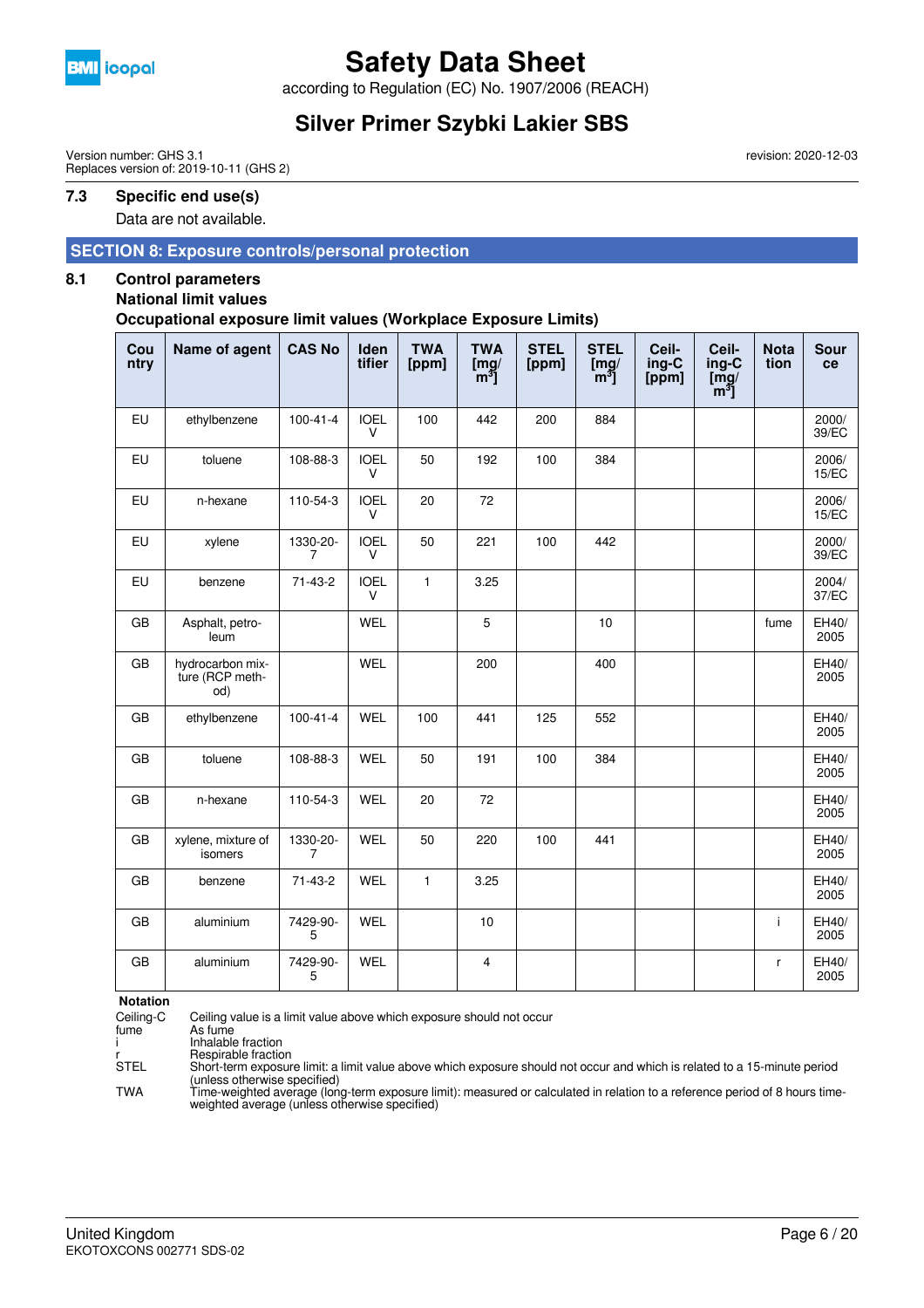

according to Regulation (EC) No. 1907/2006 (REACH)

## **Silver Primer Szybki Lakier SBS**

revision: 2020-12-03

Version number: GHS 3.1 Replaces version of: 2019-10-11 (GHS 2)

#### **Biological limit values**

| Coun-<br>try | Name of agent              | <b>Parameter</b>     | Nota-<br>tion | <b>Identifier</b> | Value            | <b>Source</b> |
|--------------|----------------------------|----------------------|---------------|-------------------|------------------|---------------|
| GВ           | xylene, mixture of isomers | methylhippuric acids | crea          | <b>BMGV</b>       | 650 mmol/<br>mol | EH40/2005     |

**Notation**

crea Creatinine

#### **Relevant DNELs/DMELs/PNECs and other threshold levels • relevant DNELs of components of the mixture**

| Name of sub-<br>stance                                                         | CAS<br><b>No</b>                     | End-<br>point | <b>Threshold</b><br>level | Protection goal,<br>route of expos-<br>ure | <b>Used in</b>         | <b>Exposure time</b>            |
|--------------------------------------------------------------------------------|--------------------------------------|---------------|---------------------------|--------------------------------------------|------------------------|---------------------------------|
| Asphalt, oxidized                                                              | 64742-<br>$93-4$                     | <b>DNEL</b>   | 2.9 mg/ $m3$              | human, inhalatory                          | worker (in-<br>dustry) | chronic - local effects         |
| Aluminium, powder<br>stabilized                                                | 7429-90-<br>5                        | <b>DNEL</b>   | 3.72 mg/cm <sup>3</sup>   | human, oral                                | worker (in-<br>dustry) | chronic - local effects         |
| Xylene                                                                         | 1330-20-<br>7                        | <b>DNEL</b>   | 221 mg/m <sup>3</sup>     | human, inhalatory                          | worker (in-<br>dustry) | chronic - systemic ef-<br>fects |
| Xylene                                                                         | 1330-20-<br>7                        | <b>DNEL</b>   | 442 mg/m <sup>3</sup>     | human, inhalatory                          | worker (in-<br>dustry) | acute - systemic ef-<br>fects   |
| Xylene                                                                         | 1330-20-<br>7                        | <b>DNEL</b>   | 221 mg/m <sup>3</sup>     | human, inhalatory                          | worker (in-<br>dustry) | chronic - local effects         |
| Xylene                                                                         | 1330-20-<br>7                        | <b>DNEL</b>   | 442 mg/m <sup>3</sup>     | human, inhalatory                          | worker (in-<br>dustry) | acute - local effects           |
| Xylene                                                                         | 1330-20-<br>7                        | <b>DNEL</b>   | 212 mg/kg bw/<br>day      | human, dermal                              | worker (in-<br>dustry) | chronic - systemic ef-<br>fects |
| Hydrocarbons, C9-<br>C11, n-alkanes,<br>isoalkanes, cyclics, <<br>2% aromatics | 64742-<br>48-9<br>1174522<br>$-20-3$ | <b>DNEL</b>   | 1,500 mg/m <sup>3</sup>   | human, inhalatory                          | worker (in-<br>dustry) | chronic - systemic ef-<br>fects |
| Hydrocarbons, C9-<br>C11, n-alkanes,<br>isoalkanes, cyclics, <<br>2% aromatics | 64742-<br>48-9<br>1174522<br>$-20-3$ | <b>DNEL</b>   | 300 mg/kg bw/<br>day      | human, dermal                              | worker (in-<br>dustry) | chronic - systemic ef-<br>fects |
| Naphtha (petroleum),<br>hydrodesulfurized<br>heavy                             | 64742-<br>$82 - 1$                   | <b>DNEL</b>   | 1,300 mg/m <sup>3</sup>   | human, inhalatory                          | worker (in-<br>dustry) | acute - systemic ef-<br>fects   |
| Naphtha (petroleum),<br>hydrodesulfurized<br>heavy                             | 64742-<br>$82 - 1$                   | <b>DNEL</b>   | 840 mg/m $3$              | human, inhalatory                          | worker (in-<br>dustry) | chronic - local effects         |
| Naphtha (petroleum),<br>hydrodesulfurized<br>heavy                             | 64742-<br>$82 - 1$                   | <b>DNEL</b>   | 1,100 mg/m <sup>3</sup>   | human, inhalatory                          | worker (in-<br>dustry) | acute - local effects           |

**• relevant PNECs of components of the mixture**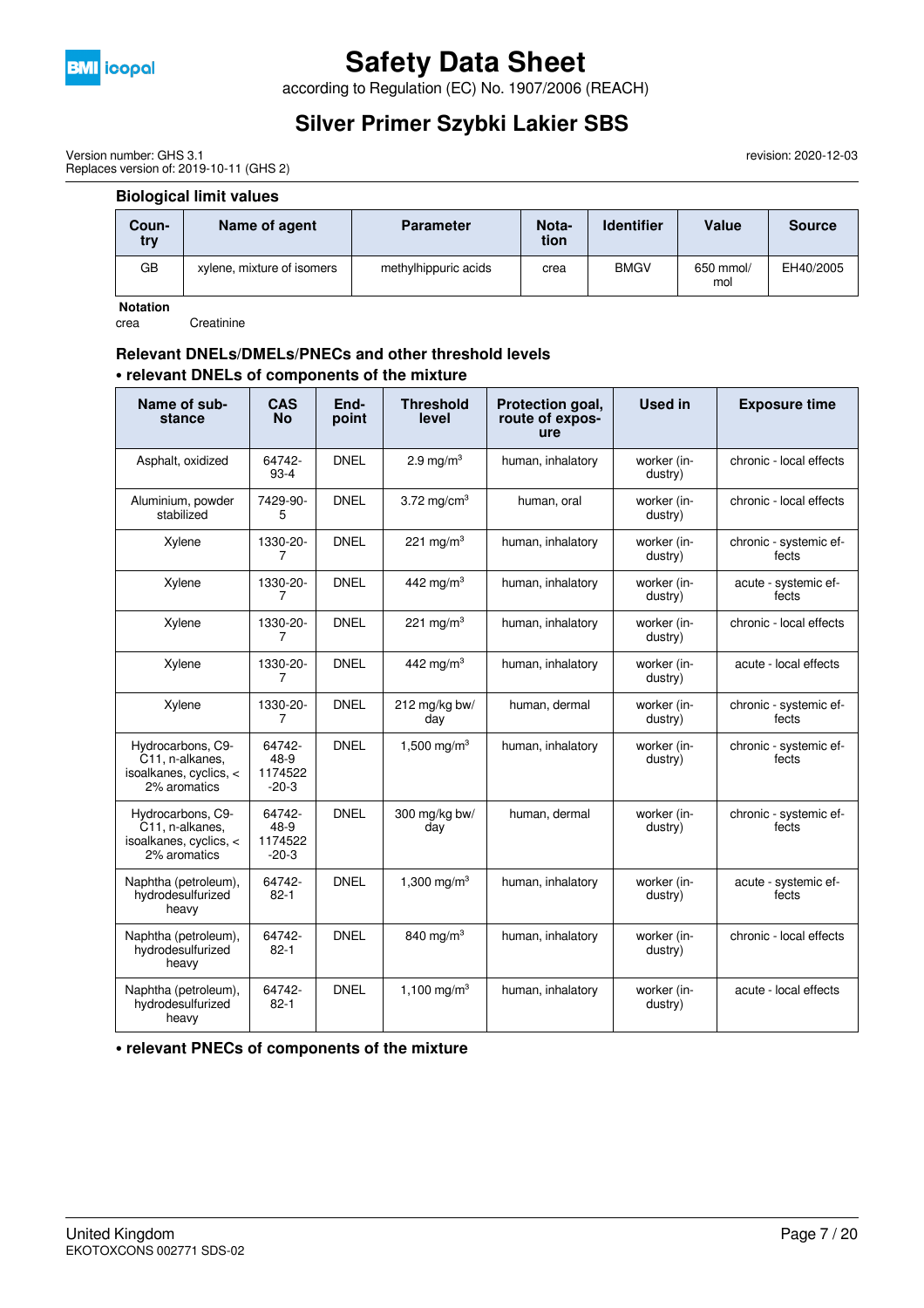

according to Regulation (EC) No. 1907/2006 (REACH)

## **Silver Primer Szybki Lakier SBS**

Version number: GHS 3.1 Replaces version of: 2019-10-11 (GHS 2) revision: 2020-12-03

| Name of sub-<br>stance          | <b>CAS</b><br><b>No</b> | End-<br>point | <b>Threshold</b><br>level | Organism              | Environ-<br>mental com-<br>partment  | <b>Exposure time</b>              |
|---------------------------------|-------------------------|---------------|---------------------------|-----------------------|--------------------------------------|-----------------------------------|
| Aluminium, powder<br>stabilized | 7429-90-<br>5           | PNEC          | $20 \frac{mg}{cm^3}$      | not specified         | sewage treat-<br>ment plant<br>(STP) | not specified                     |
| Xylene                          | 1330-20-                | <b>PNEC</b>   | $0.327 \text{ mg}$        | aquatic organisms     | freshwater                           | short-term (single in-<br>stance) |
| Xylene                          | 1330-20-                | <b>PNEC</b>   | $0.327 \frac{mg}{l}$      | aquatic organisms     | marine water                         | short-term (single in-<br>stance) |
| Xylene                          | 1330-20-                | <b>PNEC</b>   | 6.58 $mg/1$               | aquatic organisms     | sewage treat-<br>ment plant<br>(STP) | short-term (single in-<br>stance) |
| Xylene                          | 1330-20-                | <b>PNEC</b>   | 12.46 $mg/kq$             | aquatic organisms     | freshwater sedi-<br>ment             | short-term (single in-<br>stance) |
| Xylene                          | 1330-20-                | <b>PNEC</b>   | 12.46 $mg/kq$             | aquatic organisms     | marine sedi-<br>ment                 | short-term (single in-<br>stance) |
| Xylene                          | 1330-20-                | <b>PNEC</b>   | 2.31 $mg/kq$              | terrestrial organisms | soil                                 | short-term (single in-<br>stance) |

#### **8.2 Exposure controls**

#### **Appropriate engineering controls**

General ventilation.

# **Individual protection measures (personal protective equipment)**

### **Eye/face protection**

If there is a risk of splash wear eye/face protection.

#### **Skin protection**

#### **• hand protection**

Wear suitable gloves. Protective gloves should be replaced immediately if damaged or in case of signs of wear. Selection of the glove material penetration times, rates of diffusion and degradation, refer to the manufacturer's instructions.

#### **• type of material**

IIR: isobutene-isoprene (butyl) rubber, Nitrile, Viton, Neoprene

### • material thickness  $>0.3$  mm

#### **• breakthrough times of the glove material**

>240 minutes (permeation: level 5)

#### **• other protection measures**

Use protective clothing. Wash hands thoroughly after handling. Take recovery periods for skin regeneration. Preventive skin protection (barrier creams/ointments) is recommended.

#### **Respiratory protection**

In case of inadequate ventilation wear respiratory protection. Full face mask/half mask/quarter mask (EN 136/ 140). Type: A (against organic gases and vapours with a boiling point of > 65 °C , colour code: Brown).

#### **Environmental exposure controls**

Use appropriate container to avoid environmental contamination. Keep away from drains, surface and ground water.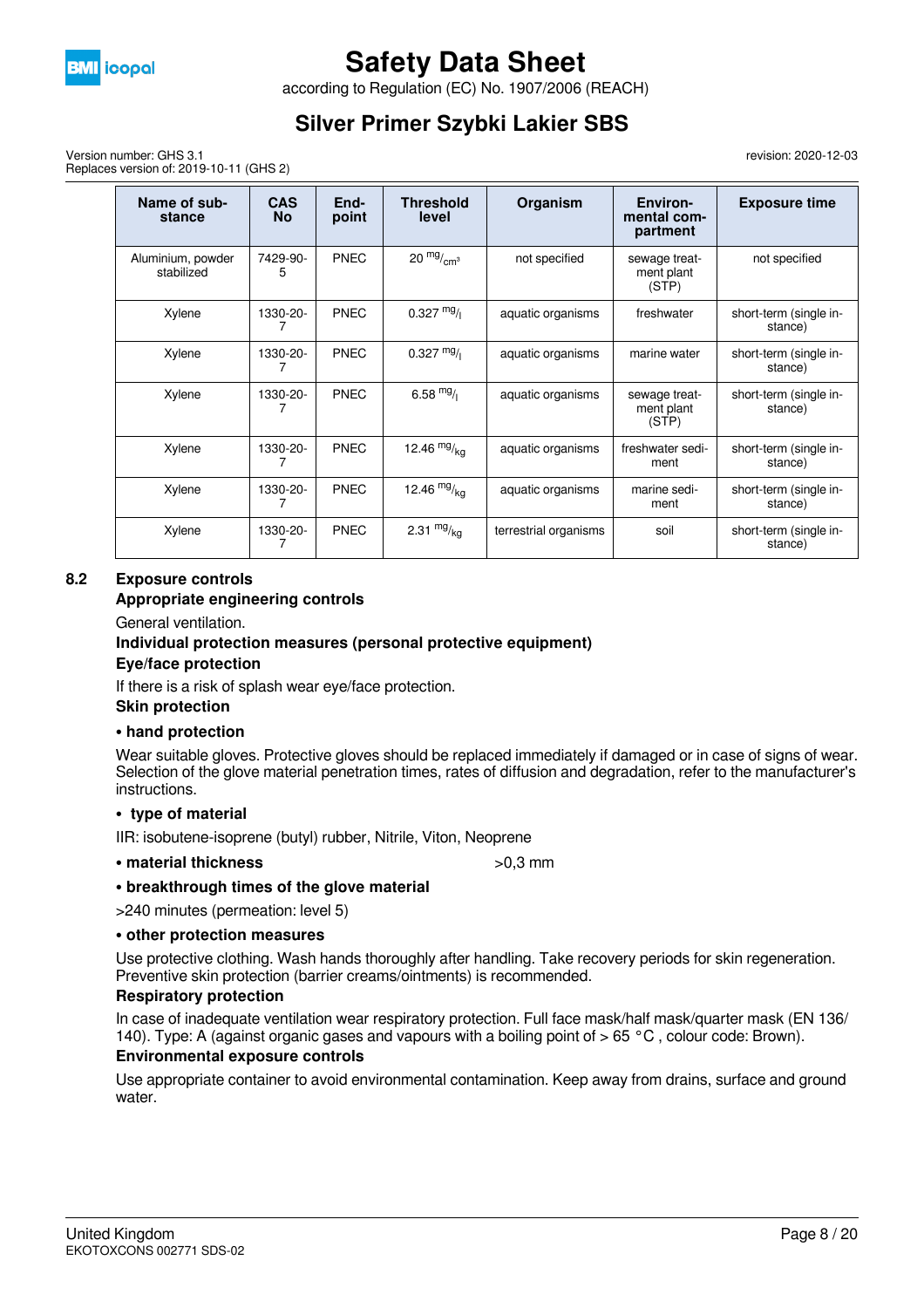

according to Regulation (EC) No. 1907/2006 (REACH)

## **Silver Primer Szybki Lakier SBS**

revision: 2020-12-03

 **SECTION 9: Physical and chemical properties** Version number: GHS 3.1 Replaces version of: 2019-10-11 (GHS 2)

### **9.1 Information on basic physical and chemical properties Appearance** Physical state liquid Colour **black - silver after stirring** Odour **contract of the contract of the contract of the contract of the contract of the contract of the contract of the contract of the contract of the contract of the contract of the contract of the contract of the contrac Other physical and chemical parameters** pH (value) not determined Melting point/freezing point not determined Initial boiling point and boiling range  $>130$  °C Flash point  $>31 °C$  at 1,013 hPa (closed cup) Evaporation rate not determined Flammability (solid, gas) not relevant Explosive limits **for xylenes**: • lower explosion limit (LEL) 0.6 vol% • upper explosion limit (UEL)  $(7.1 \text{ g/m}^3)$ Vapour pressure not determined Density **Density not determined** Relative density  $0.97 - 1$  at 20  $^{\circ}$ C (water = 1) Solubility(ies) **Petroleum solvents** Water solubility insoluble Partition coefficient n-octanol/water (log KOW) This information is not available. Auto-ignition temperature not determined Viscosity • kinematic viscosity >550  $\text{mm}^2$ /<sub>s</sub> at 25 °C Explosive properties none (not one) Oxidising properties none (not one)

#### **9.2 Other information** There is no additional information.

### **SECTION 10: Stability and reactivity**

#### **10.1 Reactivity**

This material is not reactive under normal ambient conditions.

#### **• if heated**

risk of ignition

#### **10.2 Chemical stability**

The material is stable under normal ambient and anticipated storage and handling conditions of temperature and pressure.

#### **10.3 Possibility of hazardous reactions**

No known hazardous reactions.

#### **10.4 Conditions to avoid**

Keep away from heat, hot surfaces, sparks, open flames and other ignition sources. No smoking. - Protect from moisture.

#### **10.5 Incompatible materials**

strong oxidisers - strong acids - strong bases - azo and hydrazoic compounds - halogenated organic compounds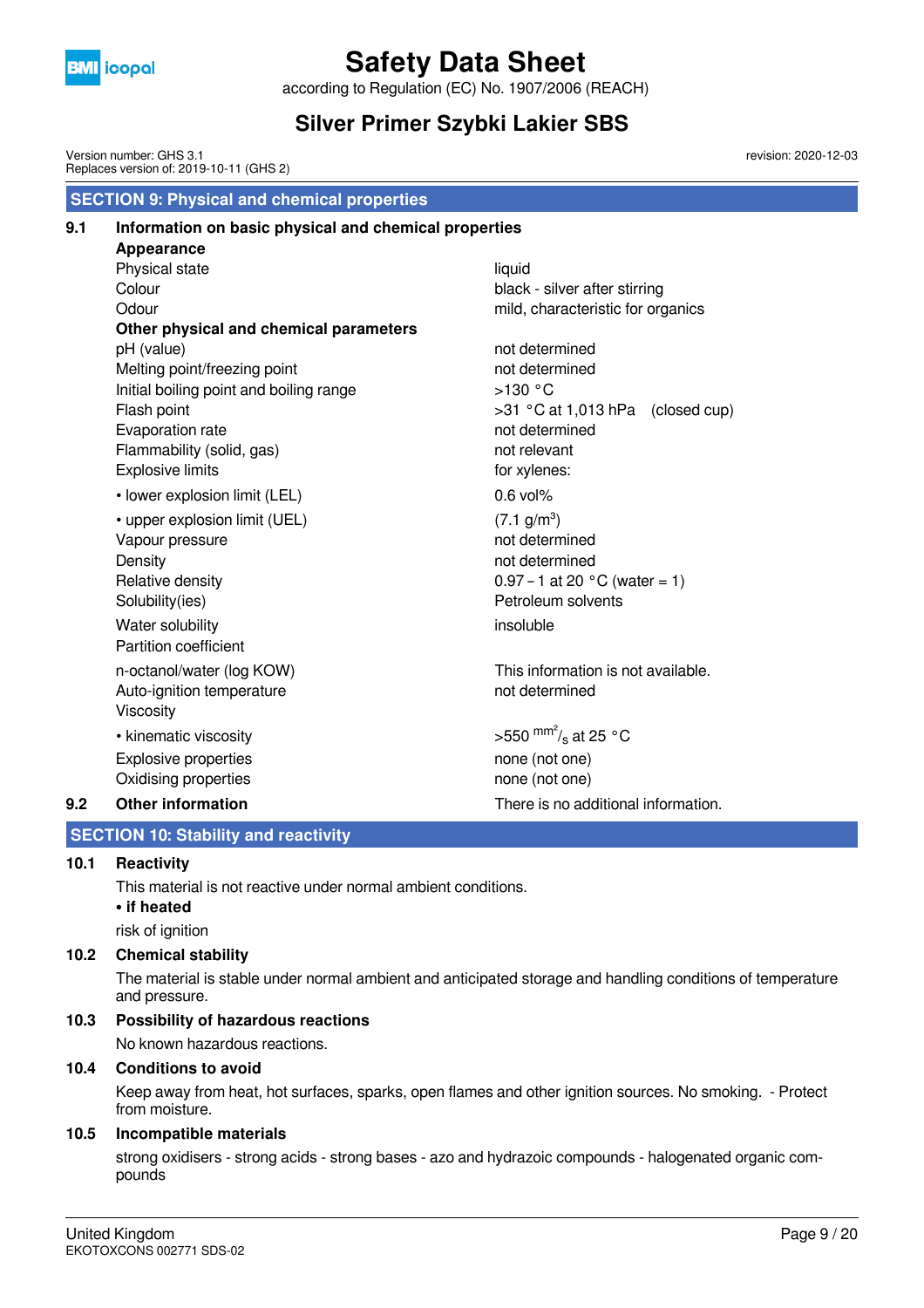

according to Regulation (EC) No. 1907/2006 (REACH)

### **Silver Primer Szybki Lakier SBS**

Version number: GHS 3.1 Replaces version of: 2019-10-11 (GHS 2) revision: 2020-12-03

#### **10.6 Hazardous decomposition products**

Reasonably anticipated hazardous decomposition products produced as a result of use, storage, spill and heating are not known. Hazardous combustion products: see section 5.

#### **SECTION 11: Toxicological information**

#### **11.1 Information on toxicological effects**

Test data are not available for the complete mixture.

#### **Classification procedure**

The method for classification of the mixture is based on ingredients of the mixture (additivity formula).

### **Classification according to GHS (1272/2008/EC, CLP)**

#### **Acute toxicity**

Shall not be classified as acutely toxic.

#### **• Acute toxicity of components of the mixture**

| Name of substance                                                         | <b>CAS No</b>              | <b>Exposure</b><br>route | <b>Endpoint</b> | Value                                     | <b>Species</b> |
|---------------------------------------------------------------------------|----------------------------|--------------------------|-----------------|-------------------------------------------|----------------|
| Asphalt, oxidized                                                         | 64742-93-4                 | oral                     | LD50            | $>5,000$ mg/ <sub>ka</sub>                | rat            |
| Asphalt, oxidized                                                         | 64742-93-4                 | dermal                   | LD50            | $>2,000$ mg/ <sub>ka</sub>                | rabbit         |
| Asphalt, oxidized                                                         | 64742-93-4                 | inhalation: va-<br>pour  | <b>LC50</b>     | >94.4 $mg/m^{3}/4h$                       | rat            |
| Aluminium, powder stabilized                                              | 7429-90-5                  | oral                     | LD50            | >15,900 $mg/_{ka}$                        | rat            |
| Aluminium, powder stabilized                                              | 7429-90-5                  | inhalation:<br>dust/mist | <b>LC50</b>     | $>0.888$ <sup>mg</sup> / <sub>l</sub> /4h | rat            |
| Xylene                                                                    | 1330-20-7                  | oral                     | LD50            | 3,523 $mg/kq$                             | rat            |
| Xylene                                                                    | 1330-20-7                  | dermal                   | LD50            | 5,627 $mg/kq$                             | mouse          |
| Xylene                                                                    | 1330-20-7                  | inhalation: va-<br>pour  | <b>LC50</b>     | $>$ 20 $mg$ //4h                          | rat            |
| Hydrocarbons, C9-C11, n-alkanes,<br>isoalkanes, cyclics, $<$ 2% aromatics | 64742-48-9<br>1174522-20-3 | oral                     | LD50            | $>5,000$ mg/ <sub>ka</sub>                | rat            |
| Hydrocarbons, C9-C11, n-alkanes,<br>isoalkanes, cyclics, $<$ 2% aromatics | 64742-48-9<br>1174522-20-3 | inhalation: va-<br>pour  | <b>LC50</b>     | >9,300 $mg/m3/$<br>4h                     | rat            |
| Hydrocarbons, C9-C11, n-alkanes,<br>isoalkanes, cyclics, $<$ 2% aromatics | 64742-48-9<br>1174522-20-3 | inhalation:<br>dust/mist | <b>LC50</b>     | 6,100 $mg/m^3/4h$                         | rat            |
| Hydrocarbons, C9-C11, n-alkanes,<br>isoalkanes, cyclics, $<$ 2% aromatics | 64742-48-9<br>1174522-20-3 | dermal                   | LD50            | $>2,000$ mg/ <sub>ka</sub>                | rat            |
| Naphtha (petroleum), hydrodesulfur-<br>ized heavy                         | 64742-82-1                 | oral                     | LD50            | $>5,000$ mg/ <sub>ka</sub>                | rat            |
| Naphtha (petroleum), hydrodesulfur-<br>ized heavy                         | 64742-82-1                 | dermal                   | LD50            | $>2,000$ mg/ <sub>kg</sub>                | rabbit         |
| Naphtha (petroleum), hydrodesulfur-<br>ized heavy                         | 64742-82-1                 | inhalation: va-<br>pour  | <b>LC50</b>     | $>5,160$ mg/m <sup>3</sup> /<br>4h        | rat            |

#### **Skin corrosion/irritation**

Causes skin irritation.

#### **Serious eye damage/eye irritation**

Causes serious eye irritation.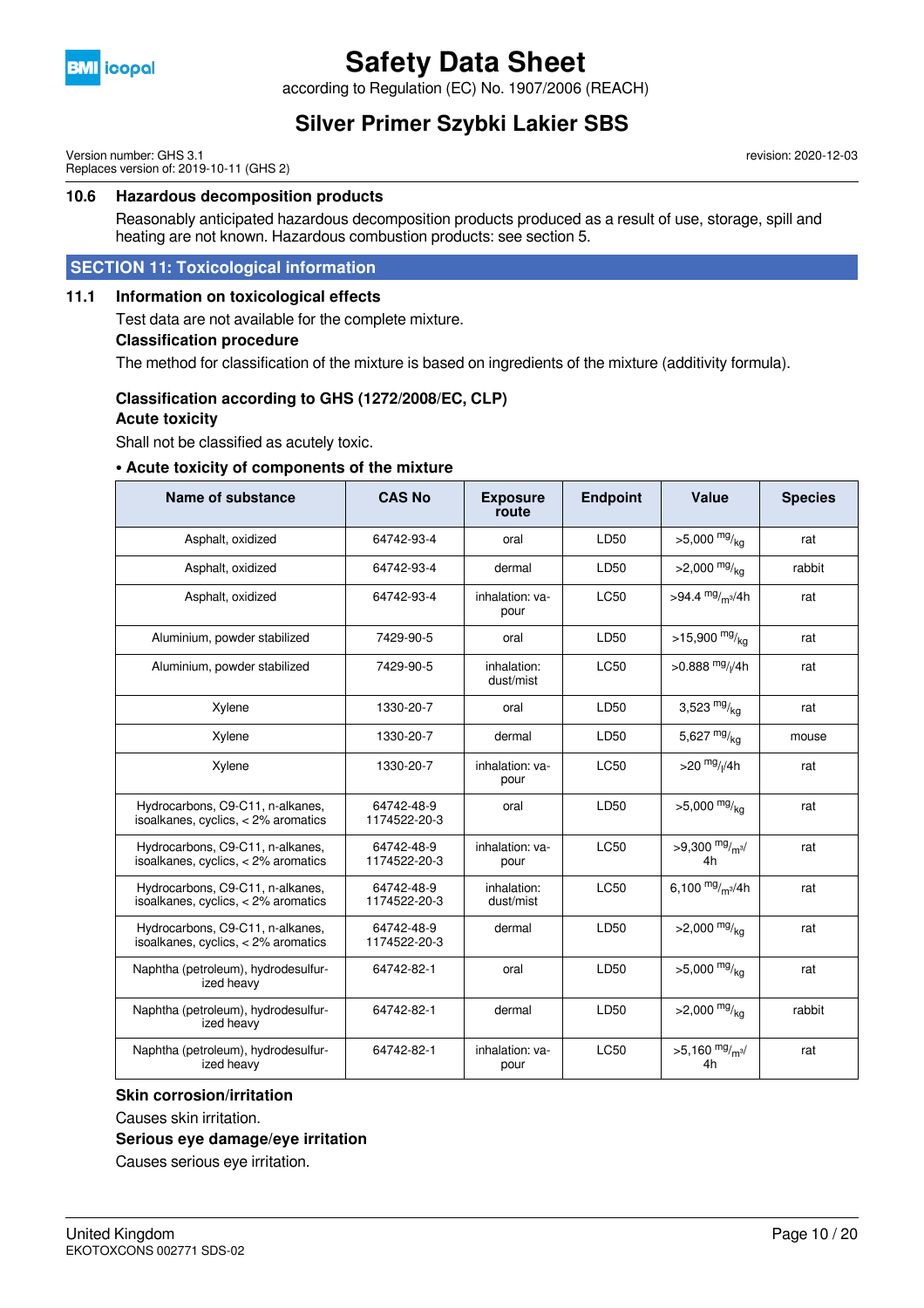

according to Regulation (EC) No. 1907/2006 (REACH)

### **Silver Primer Szybki Lakier SBS**

Version number: GHS 3.1 Replaces version of: 2019-10-11 (GHS 2)

**Respiratory or skin sensitisation**

Shall not be classified as a respiratory or skin sensitiser.

#### **Summary of evaluation of the CMR properties**

Shall not be classified as germ cell mutagenic, carcinogenic nor as a reproductive toxicant.

#### **Specific target organ toxicity (STOT)**

#### **• Specific target organ toxicity - single exposure**

May cause respiratory irritation. May cause drowsiness or dizziness.

#### **• Specific target organ toxicity - repeated exposure**

May cause damage to organs (central nervous system) through prolonged or repeated exposure (if inhaled).

### **Aspiration hazard**

Shall not be classified as presenting an aspiration hazard.

#### **Symptoms related to the physical, chemical and toxicological characteristics**

#### **• If swallowed**

abdominal pain, nausea

#### **• If in eyes**

irritation, conjunctival suffusion, burning, tearing. if splashed into an eye it may cause mechanical irritation of the cornea.

#### **• If inhaled**

Inhalation of vapours may cause respiratory irritation. In case of prolonged exposure narcotic effects are possible: psychomotor agitation, severe headache, vertigo, nausea, narcosis, deficits in perception and coordination, reaction time, or sleepiness, loss of consciousness. chronic effects: damages of central nervous system

#### **• If on skin**

localised redness, irritation, scaling, has degreasing effect on the skin, repeated exposure may cause skin dryness or cracking

#### **SECTION 12: Ecological information**

#### **12.1 Toxicity**

Harmful to aquatic life with long lasting effects.

#### **Aquatic toxicity (acute)**

Test data are not available for the complete mixture.

**Aquatic toxicity (acute) of components of the mixture**

| Name of substance                                                         | <b>CAS No</b>              | <b>Endpoint</b> | Value                 | <b>Species</b>             | <b>Exposure</b><br>time |
|---------------------------------------------------------------------------|----------------------------|-----------------|-----------------------|----------------------------|-------------------------|
| Asphalt, oxidized                                                         | 64742-93-4                 | <b>LL50</b>     | $>1,000$ mg/          | rainbow trout              | 96 h                    |
| Asphalt, oxidized                                                         | 64742-93-4                 | EL50            | $>1,000 \frac{mg}{l}$ | algae                      | 72 h                    |
| Xylene                                                                    | 1330-20-7                  | <b>LC50</b>     | $8.4 \frac{mg}{l}$    | fish                       | 96 h                    |
| Xylene                                                                    | 1330-20-7                  | <b>EC50</b>     | 4.9 $mg/1$            | algae                      | 72 h                    |
| Xylene                                                                    | 1330-20-7                  | ErC50           | 4.7 $mg/1$            | algae                      | 72 h                    |
| Hydrocarbons, C9-C11, n-alkanes,<br>isoalkanes, cyclics, < 2% aromatics   | 64742-48-9<br>1174522-20-3 | <b>LL50</b>     | $>1,000$ mg/          | fish                       | 48 h                    |
| Hydrocarbons, C9-C11, n-alkanes,<br>isoalkanes, cyclics, $<$ 2% aromatics | 64742-48-9<br>1174522-20-3 | <b>EL50</b>     | $>1,000 \frac{mg}{l}$ | aquatic inverteb-<br>rates | 48 h                    |
| Naphtha (petroleum), hydrodesulfur-<br>ized heavy                         | 64742-82-1                 | <b>LL50</b>     | $8.2 \frac{mg}{l}$    | fish                       | 96 h                    |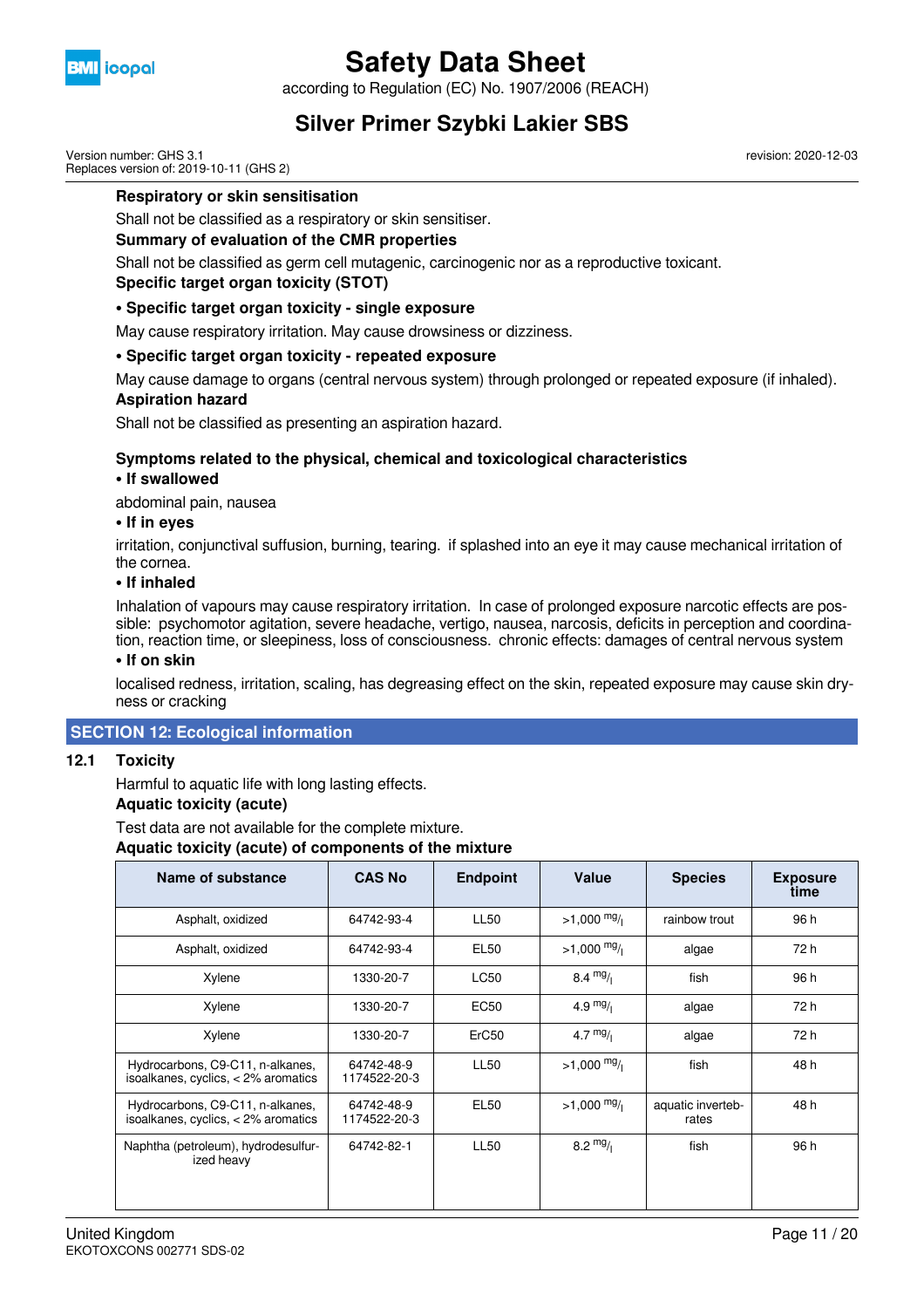

according to Regulation (EC) No. 1907/2006 (REACH)

## **Silver Primer Szybki Lakier SBS**

Version number: GHS 3.1 Replaces version of: 2019-10-11 (GHS 2)

> **Name of substance CAS No Endpoint Value Species Exposure time** Naphtha (petroleum), hydrodesulfurized heavy 64742-82-1 **EL50 4.5**  $mg/$  aquatic invertebrates 48 h Naphtha (petroleum), hydrodesulfurized heavy 64742-82-1 | EL50 |  $3.1 \text{ mg}$ | algae |  $72 \text{ h}$

#### **Aquatic toxicity (chronic)**

May cause long-term adverse effects in the aquatic environment.

**Aquatic toxicity (chronic) of components of the mixture**

| Name of substance                                                         | <b>CAS No</b>              | <b>Endpoint</b> | Value                 | <b>Species</b>                             | <b>Exposure</b><br>time |
|---------------------------------------------------------------------------|----------------------------|-----------------|-----------------------|--------------------------------------------|-------------------------|
| Asphalt, oxidized                                                         | 64742-93-4                 | <b>NOAEL</b>    | $>1,000$ mg/          | daphnia magna                              | 21 <sub>d</sub>         |
| Asphalt, oxidized                                                         | 64742-93-4                 | <b>NOAEL</b>    | $>1,000 \frac{mg}{l}$ | rainbow trout                              | 28 <sub>d</sub>         |
| Xylene                                                                    | 1330-20-7                  | <b>EL50</b>     | $2.9 \frac{mg}{l}$    | aquatic inverteb-<br>rates                 | 21 <sub>d</sub>         |
| Xylene                                                                    | 1330-20-7                  | ErC50           | 4.36 $mg/1$           | algae                                      | 73 h                    |
| Xylene                                                                    | 1330-20-7                  | <b>EC50</b>     | 2.2 $mg/1$            | algae                                      | 73 h                    |
| Xylene                                                                    | 1330-20-7                  | <b>NOEC</b>     | $>1.3 \frac{mg}{l}$   | fish                                       | 56 d                    |
| Xylene                                                                    | 1330-20-7                  | <b>LOEC</b>     | 3.16 $mg/1$           | aquatic inverteb-<br>rates                 | 21 <sub>d</sub>         |
| Hydrocarbons, C9-C11, n-alkanes,<br>isoalkanes, cyclics, < 2% aromatics   | 64742-48-9<br>1174522-20-3 | <b>LL50</b>     | $>1,000$ mg/          | fish                                       | 24 h                    |
| Hydrocarbons, C9-C11, n-alkanes,<br>isoalkanes, cyclics, $<$ 2% aromatics | 64742-48-9<br>1174522-20-3 | EL50            | $>1,000$ mg/          | aquatic inverteb-<br>rates                 | 24 h                    |
| Naphtha (petroleum), hydrodesulfur-<br>ized heavy                         | 64742-82-1                 | <b>NOEC</b>     | $2.6 \frac{mg}{l}$    | daphnia magna                              | 21 <sub>d</sub>         |
| Naphtha (petroleum), hydrodesulfur-<br>ized heavy                         | 64742-82-1                 | <b>NOAEL</b>    | $2.6 \frac{mg}{l}$    | fathead minnow<br>(Pimephales<br>promelas) | 14 <sub>d</sub>         |

#### **Biodegradation**

 Xylenes: the substance is readily biodegradable Asphalt: no data available - UVCB substance

#### **12.2 Persistence and degradability Degradability of components of the mixture**

| Name of substance                                                            | <b>CAS No</b>                  | <b>Process</b> | Degrada-<br>tion rate | <b>Time</b> | <b>Notes</b>                                                  |
|------------------------------------------------------------------------------|--------------------------------|----------------|-----------------------|-------------|---------------------------------------------------------------|
| Asphalt, oxidized                                                            | 64742-93-4                     | biotic/abiotic |                       | d           | hydrolysis -<br>not relevant.<br>photolysis -<br>not relevant |
| Xylene                                                                       | 1330-20-7                      | biotic/abiotic | 90%                   | 28 d        |                                                               |
| Hydrocarbons, C9-C11, n-al-<br>kanes, isoalkanes, cyclics, <<br>2% aromatics | 64742-48-9<br>1174522-20-<br>3 | biotic/abiotic | 80%                   | 28d         | biodegrada-<br>tion in water                                  |
| Hydrocarbons, C9-C11, n-al-<br>kanes, isoalkanes, cyclics, <<br>2% aromatics | 64742-48-9<br>1174522-20-<br>3 | biotic/abiotic | >60%                  | 60 d        | biodegrada-<br>tion in soil                                   |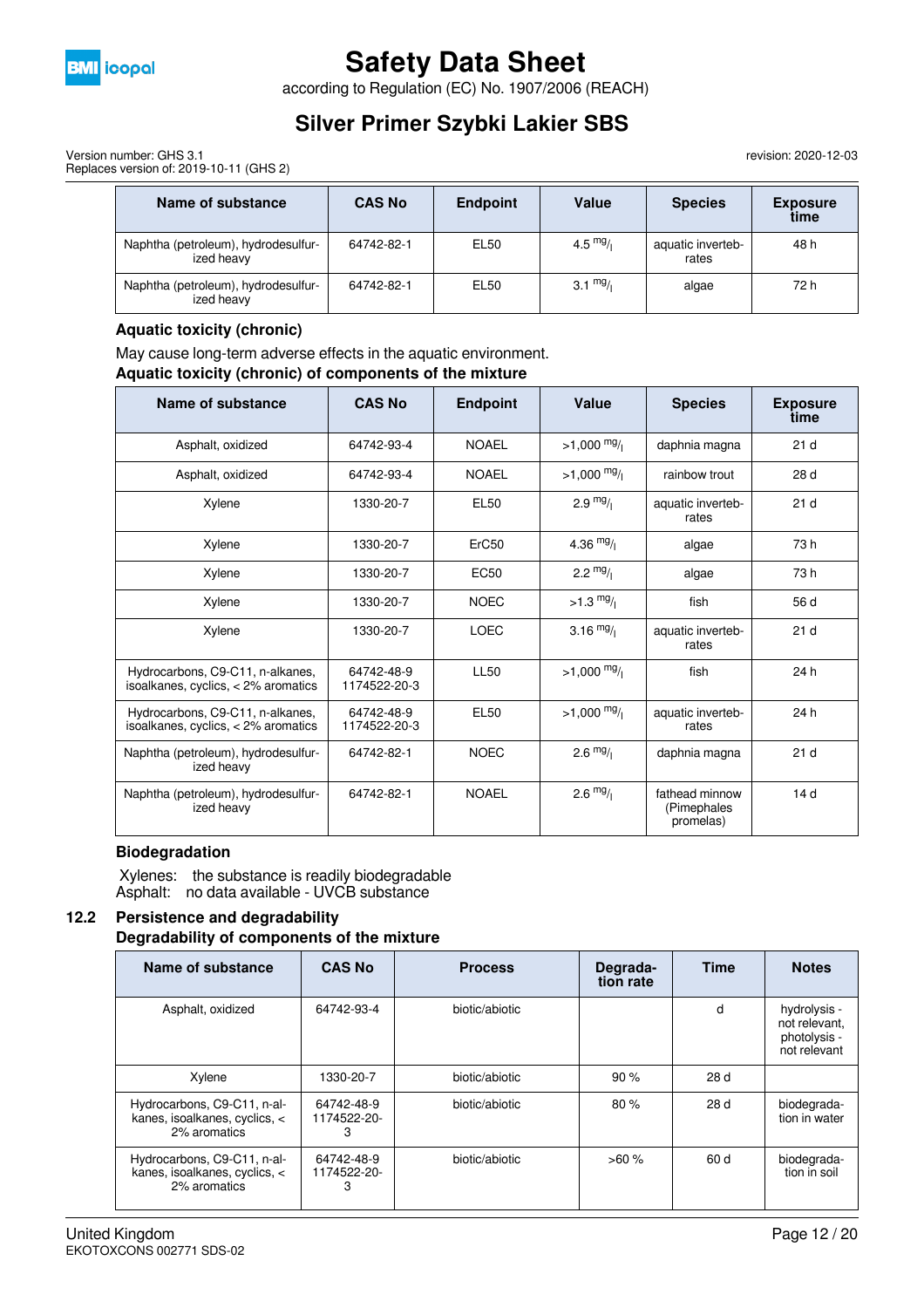

according to Regulation (EC) No. 1907/2006 (REACH)

## **Silver Primer Szybki Lakier SBS**

revision: 2020-12-03

Version number: GHS 3.1 Replaces version of: 2019-10-11 (GHS 2)

| Name of substance                                 | <b>CAS No</b> | <b>Process</b> | Degrada-<br>tion rate | Time | <b>Notes</b> |
|---------------------------------------------------|---------------|----------------|-----------------------|------|--------------|
| Naphtha (petroleum), hy-<br>drodesulfurized heavy | 64742-82-1    | biotic/abiotic | >74%                  | 28d  |              |

#### **Persistence of components of the mixture**

| Name of substance | <b>CAS No</b> | <b>Environmental compart-</b><br>ment | <b>Half-life</b> |
|-------------------|---------------|---------------------------------------|------------------|
| Xvlene            | 1330-20-7     | soil                                  | 23 <sub>d</sub>  |

#### **12.3 Bioaccumulative potential**

It is not expected that the mixture or its components are capable of bioaccumulation.

#### **Bioaccumulative potential of components of the mixture**

| Name of substance | <b>CAS No</b> | <b>BCF</b>    | <b>Log KOW</b>                            |
|-------------------|---------------|---------------|-------------------------------------------|
| Xylene            | 1330-20-7     | $>5.5 - 12.2$ | 3.12 – 3.2 (pH value: 7, 20 $^{\circ}$ C) |

#### **12.4 Mobility in soil**

Data are not available.

#### **12.5 Results of PBT and vPvB assessment**

This mixture does not contain any substances that are assessed to be a PBT or a vPvB.

#### **12.6 Other adverse effects**

Data are not available. **Endocrine disrupting potential**

None of the ingredients are listed.

#### **SECTION 13: Disposal considerations**

#### **13.1 Waste treatment methods**

#### **Waste treatment-relevant information**

Do not store at landfill sites. Recommended way of disposal: incineration in special waste incinerators. Dispose of contents/container to an authorized waste treatment facility.

#### **Sewage disposal-relevant information**

Do not empty into drains. Avoid release to the environment. Refer to special instructions/safety data sheets. **Waste treatment of containers/packagings**

Completely emptied packages can be recycled. Handle contaminated packages in the same way as the substance itself.

#### **Remarks**

Please consider the relevant national or regional provisions. Residual paints and empty cans should be disposed of via municipal collection system. Waste shall be separated into the categories that can be handled separately by the local or national waste management facilities.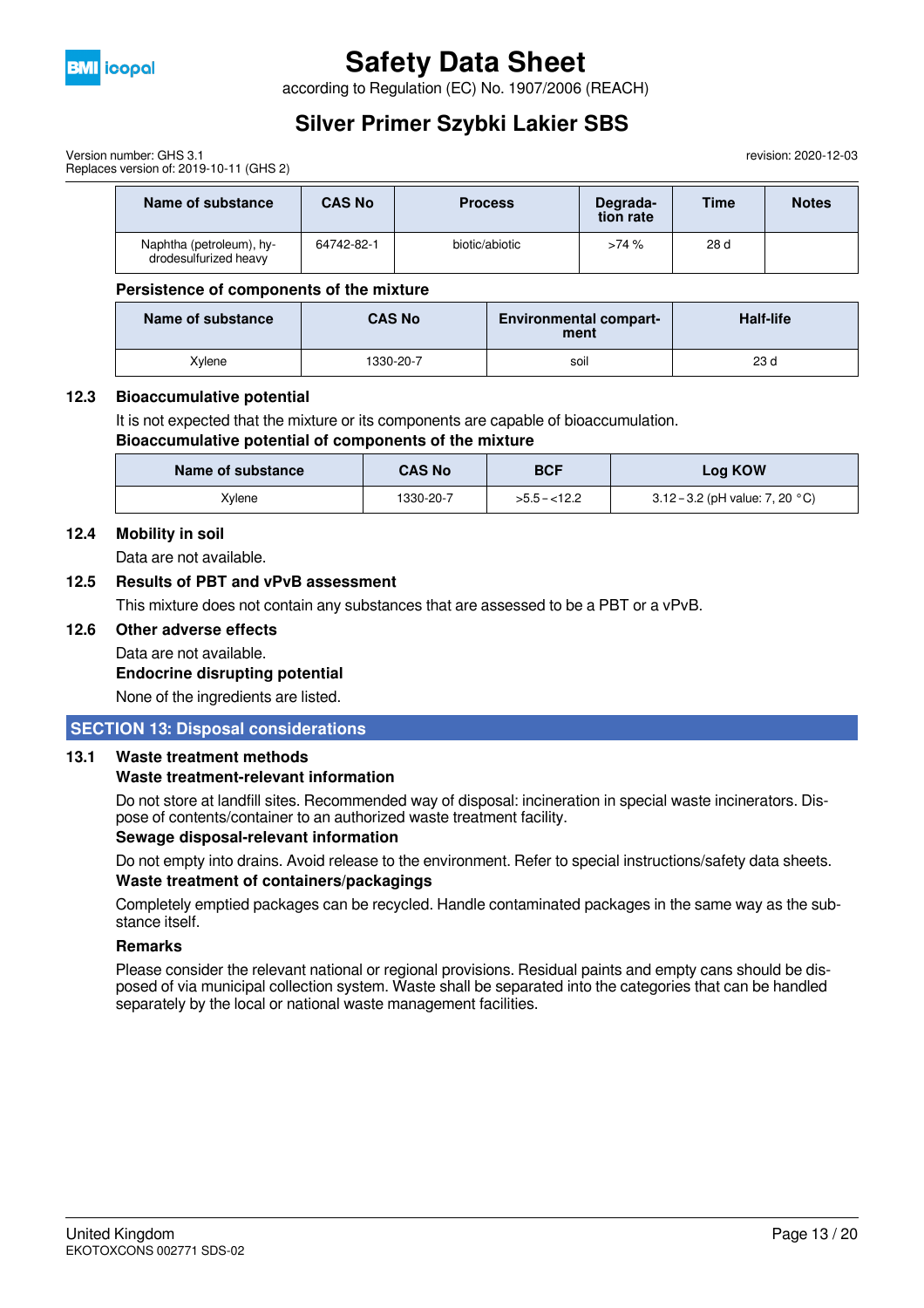

according to Regulation (EC) No. 1907/2006 (REACH)

## **Silver Primer Szybki Lakier SBS**

Version number: GHS 3.1

revision: 2020-12-03

|      | Replaces version of: 2019-10-11 (GHS 2)                                                                                                                                                                                                     |                                                                                             |
|------|---------------------------------------------------------------------------------------------------------------------------------------------------------------------------------------------------------------------------------------------|---------------------------------------------------------------------------------------------|
|      | <b>SECTION 14: Transport information</b>                                                                                                                                                                                                    |                                                                                             |
| 14.1 | UN number                                                                                                                                                                                                                                   | 1139                                                                                        |
| 14.2 | UN proper shipping name                                                                                                                                                                                                                     | <b>COATING SOLUTION</b>                                                                     |
| 14.3 | Transport hazard class(es)                                                                                                                                                                                                                  |                                                                                             |
|      | Class                                                                                                                                                                                                                                       | 3 (flammable liquids)                                                                       |
| 14.4 | Packing group                                                                                                                                                                                                                               | III (substance presenting low danger)                                                       |
| 14.5 | Environmental hazards                                                                                                                                                                                                                       | none (not one) (non-environmentally hazardous acc. to the dan-<br>gerous goods regulations) |
| 14.6 | Special precautions for user                                                                                                                                                                                                                |                                                                                             |
|      | Provisions for dangerous goods (ADR) should be complied within the premises.                                                                                                                                                                |                                                                                             |
| 14.7 | Transport in bulk according to Annex II of MARPOL and the IBC Code                                                                                                                                                                          |                                                                                             |
|      | The cargo is not intended to be carried in bulk.                                                                                                                                                                                            |                                                                                             |
|      | Information for each of the UN Model Regulations<br>. Transport of dangerous goods by road, rail and inland waterway (ADR/RID/ADN)<br>UN number<br>Proper shipping name<br>Class<br>Classification code<br>Packing group<br>Danger label(s) | 1139<br><b>COATING SOLUTION</b><br>3<br>F <sub>1</sub><br>III<br>3                          |
|      | Excepted quantities (EQ)<br>Limited quantities (LQ)<br>Transport category (TC)<br>Tunnel restriction code (TRC)                                                                                                                             | E1<br>5L<br>3<br>D/E                                                                        |
|      | Hazard identification No                                                                                                                                                                                                                    | 30                                                                                          |

**Emergency Action Code** 3Y

#### **Remarks**

The product meets the requirements set up in 2.2.3.1.5 of ADR and RID agreements in terms of physiochemical properties and therefore, if packed in receptacles of not more than 450 litre capacity, are not a subject to ADR or RID.<br> **Alpternational Meritime** 

| • International Maritime Dangerous Goods Code (IMDG) |                         |  |  |  |
|------------------------------------------------------|-------------------------|--|--|--|
| UN number                                            | 1139                    |  |  |  |
| Proper shipping name                                 | <b>COATING SOLUTION</b> |  |  |  |
| Class                                                | з                       |  |  |  |
| Packing group                                        | Ш                       |  |  |  |
| Danger label(s)                                      | З                       |  |  |  |
|                                                      |                         |  |  |  |

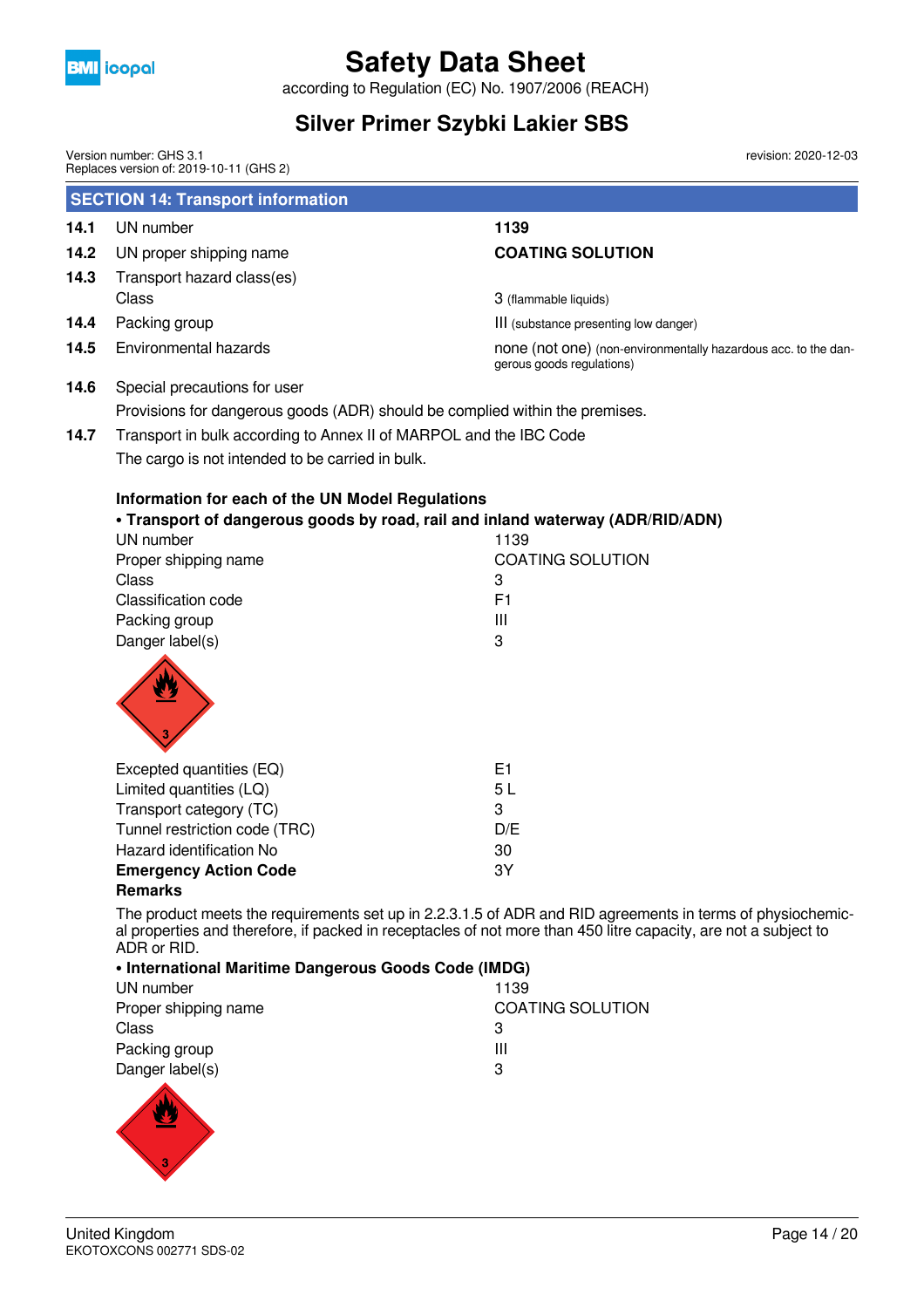

according to Regulation (EC) No. 1907/2006 (REACH)

## **Silver Primer Szybki Lakier SBS**

Version number: GHS 3.1 Replaces version of: 2019-10-11 (GHS 2)

| Special provisions (SP)                                     | 955              |
|-------------------------------------------------------------|------------------|
| Excepted quantities (EQ)                                    | E1               |
| Limited quantities (LQ)                                     | 5 L              |
| EmS                                                         | F-E, S-E         |
| Stowage category                                            | А                |
| • International Civil Aviation Organization (ICAO-IATA/DGR) |                  |
| UN number                                                   | 1139             |
| Proper shipping name                                        | Coating solution |
| Class                                                       | 3                |
| Packing group                                               | Ш                |
| Danger label(s)                                             | 3                |
|                                                             |                  |
| Special provisions (SP)                                     | A3               |
| Excepted quantities (EQ)                                    | E1               |
| Limited quantities (LQ)                                     | 10 L             |

#### **SECTION 15: Regulatory information**

### **15.1 Safety, health and environmental regulations/legislation specific for the substance or mixture Relevant provisions of the European Union (EU)**

#### **• Restrictions according to REACH, Annex XVII:**

The product and listed ingredients are subject to the following restrictions, according to REACH Annex XVII. None of these restrictions are applicable for the identified use of the product.

| Name of substance                                                       | Name acc. to inventory                                                                                | No |
|-------------------------------------------------------------------------|-------------------------------------------------------------------------------------------------------|----|
| Silver Primer Szybki Lakier SBS                                         | this product meets the criteria for classification in accord-<br>ance with Regulation No 1272/2008/EC | 3  |
| Xylene                                                                  | flammable / pyrophoric                                                                                | 40 |
| Naphtha (petroleum), hydrodesulfurized heavy                            | flammable / pyrophoric                                                                                | 40 |
| Hydrocarbons, C9-C11, n-alkanes, isoalkanes, cyclics, <<br>2% aromatics | flammable / pyrophoric                                                                                | 40 |
| Aluminium, powder stabilized                                            | flammable / pyrophoric                                                                                | 40 |

**• List of substances subject to authorisation (REACH, Annex XIV) / SVHC - candidate list** None of the ingredients are listed.

**• Limitation of emissions of volatile organic compounds due to the use of organic solvents in certain paints and varnishes and vehicle refinishing products (2004/42/EC, Deco-Paint Directive)**

VOC content 420.50 g/L

VOC: organic compound having an initial boiling point less than or equal to 250°C measured at a standard pressure of 101,3 kPa.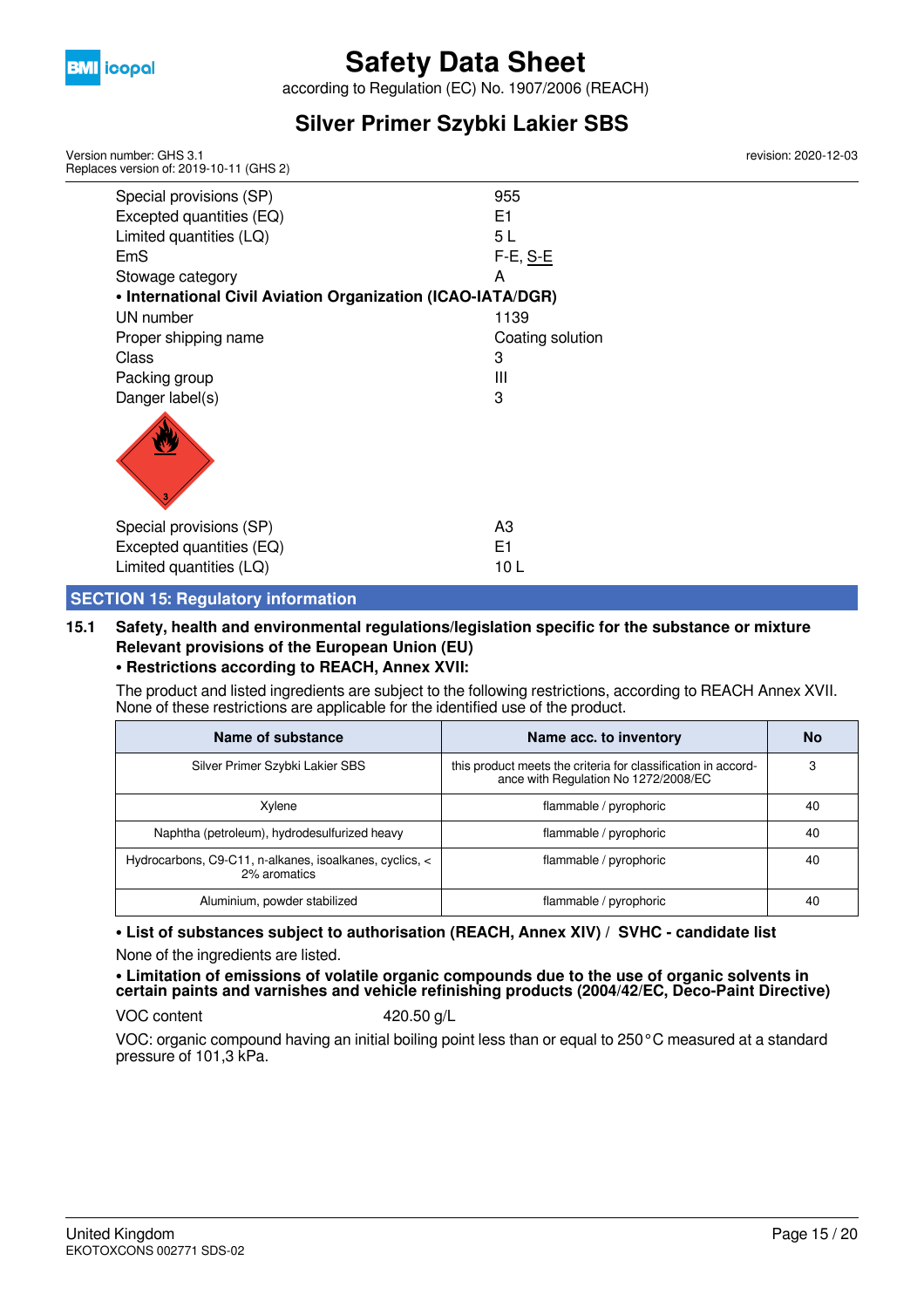

according to Regulation (EC) No. 1907/2006 (REACH)

### **Silver Primer Szybki Lakier SBS**

Version number: GHS 3.1 Replaces version of: 2019-10-11 (GHS 2) revision: 2020-12-03

#### **• Regulation 166/2006/EC concerning the establishment of a European Pollutant Release and Transfer Register (PRTR)**

| Name of substance | <b>CAS No</b> | Re-<br>marks | <b>Threshold for</b><br>releases to<br>air (kg/year) | <b>Threshold for</b><br>releases to<br>water (kg/<br>year) | <b>Threshold for</b><br>releases to<br>land $(kq/year)$ |
|-------------------|---------------|--------------|------------------------------------------------------|------------------------------------------------------------|---------------------------------------------------------|
| Xylene            | 1330-20-7     | 17)<br>(11)  |                                                      | 200 (as BTEX)                                              | 200 (as BTEX)                                           |

#### **Legend**

(11) Single pollutants are to be reported if the threshold for BTEX (the sum parameter of benzene, toluene, ethyl benzene, xylenes) is ex-

ceeded (17) Total mass of xylene (ortho-xylene, meta-xylene, para-xylene)

#### **• Water Framework Directive (WFD)**

| Name of substance                            | <b>CAS No</b> | Listed in | Remarks |
|----------------------------------------------|---------------|-----------|---------|
| Naphtha (petroleum), hydrodesulfurized heavy |               |           |         |
| Aluminium, powder stabilized                 |               | A.        |         |

#### **Legend**

A) Indicative list of the main pollutants

#### **15.2 Chemical Safety Assessment**

For the substances of this mixture a chemical safety assessment has been carried out. The Chemical Safety Assessment is not required for the mixture.

#### **SECTION 16: Other information**

#### **16.1 Indication of changes (revised safety data sheet)**

| <b>Section</b> | Former entry (text/value)                                                                                                                                                                                                                                                                                                                                                                                                                                                 | Actual entry (text/value)                                                                                                                                                                                                                                                                                                                                                                                                                                                                                                                                                                                                                                                                                                                                                                   |
|----------------|---------------------------------------------------------------------------------------------------------------------------------------------------------------------------------------------------------------------------------------------------------------------------------------------------------------------------------------------------------------------------------------------------------------------------------------------------------------------------|---------------------------------------------------------------------------------------------------------------------------------------------------------------------------------------------------------------------------------------------------------------------------------------------------------------------------------------------------------------------------------------------------------------------------------------------------------------------------------------------------------------------------------------------------------------------------------------------------------------------------------------------------------------------------------------------------------------------------------------------------------------------------------------------|
| 1.1            |                                                                                                                                                                                                                                                                                                                                                                                                                                                                           | Unique formula identifier (UFI):<br>E1OA-MAUU-9F4V-TYTS                                                                                                                                                                                                                                                                                                                                                                                                                                                                                                                                                                                                                                                                                                                                     |
| 2.2            |                                                                                                                                                                                                                                                                                                                                                                                                                                                                           | Hazard statements:<br>change in the listing (table)                                                                                                                                                                                                                                                                                                                                                                                                                                                                                                                                                                                                                                                                                                                                         |
| 2.2            |                                                                                                                                                                                                                                                                                                                                                                                                                                                                           | Precautionary statements - storage:<br>change in the listing (table)                                                                                                                                                                                                                                                                                                                                                                                                                                                                                                                                                                                                                                                                                                                        |
| 4.1            | Following inhalation:<br>If breathing is irregular or stopped, immediately seek<br>medical assistance and start first aid actions. In case of<br>respiratory tract irritation, consult a physician. Provide<br>fresh air.                                                                                                                                                                                                                                                 | Following inhalation:<br>Remove person to fresh air and keep comfortable for<br>breathing. If breathing is irregular or stopped, immedi-<br>ately seek medical assistance and start first aid actions.<br>In case of respiratory tract irritation, consult a physician.                                                                                                                                                                                                                                                                                                                                                                                                                                                                                                                     |
| 5.2            | Hazardous combustion products:<br>carbon monoxide (CO), carbon dioxide (CO2), fumes                                                                                                                                                                                                                                                                                                                                                                                       | Hazardous combustion products:<br>nitrogen oxides (NOx), carbon monoxide (CO), carbon di-<br>oxide (CO2), sulphur oxides (SOx), fumes                                                                                                                                                                                                                                                                                                                                                                                                                                                                                                                                                                                                                                                       |
| 6.1            | Personal precautions, protective equipment and emer-<br>gency procedures:<br>Avoid contact with skin and eyes. Do not breathe vapours.<br>Wear protective clothing. The solvent contained in the mixture evaporates easily -ensure adequate ventilation.<br>Eliminate all sources of ignition. Vapours of the solvent<br>are heavier than air, they can form an explosive mixture<br>with air. Vapors may spread along the floor and reach dis-<br>tant ignition sources. | Personal precautions, protective equipment and emer-<br>gency procedures:<br>Do not breathe vapours. Stop the leak if possible and safe<br>to do so (seal, close the liquid isolation valve, put the leak-<br>ing or damaged container to emergency container). Wear<br>suitable protective equipment (including personal protect-<br>ive equipment referred to under Section 8 of the safety<br>data sheet) to prevent any contamination of skin, eyes<br>and personal clothing. The solvent contained in the mix-<br>ture evaporates easily -ensure adequate ventilation. Elim-<br>inate all sources of ignition. Vapors of the solvent are<br>heavier than air, they can form an explosive mixture with<br>air. Vapors may spread along the floor and reach distant<br>ignition sources. |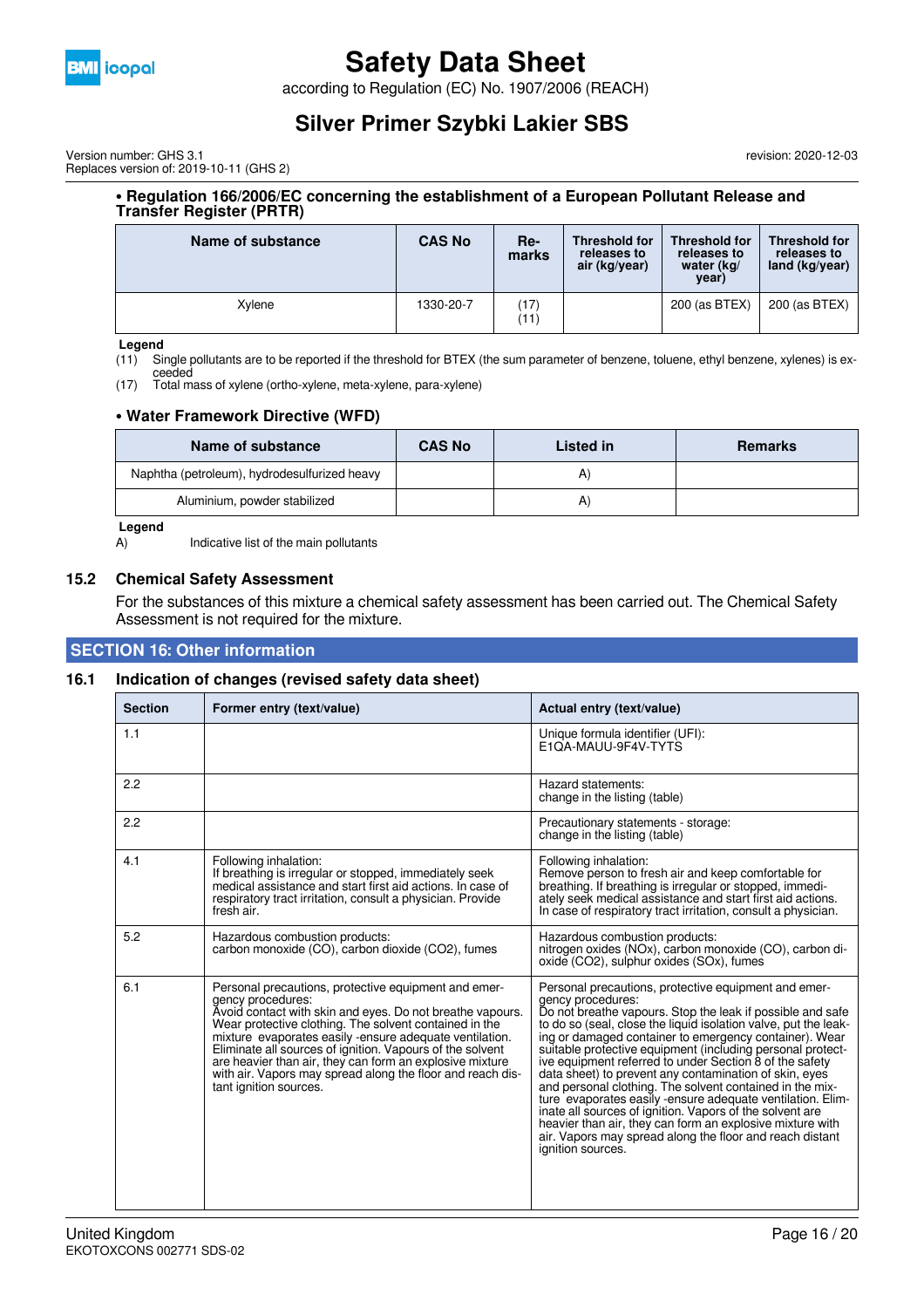

according to Regulation (EC) No. 1907/2006 (REACH)

## **Silver Primer Szybki Lakier SBS**

Version number: GHS 3.1 Replaces version of: 2019-10-11 (GHS 2) revision: 2020-12-03

| <b>Section</b> | Former entry (text/value)                                                                                                                    | Actual entry (text/value)                                                                                                                                                                                                                                                             |
|----------------|----------------------------------------------------------------------------------------------------------------------------------------------|---------------------------------------------------------------------------------------------------------------------------------------------------------------------------------------------------------------------------------------------------------------------------------------|
| 8.1            |                                                                                                                                              | Occupational exposure limit values (Workplace Exposure<br>Limits):<br>change in the listing (table)                                                                                                                                                                                   |
| 8.2            | • hand protection:<br>Wear suitable gloves. Protective gloves should be re-<br>placed immediately if damaged or in case of signs of<br>wear. | • hand protection:<br>Wear suitable gloves. Protective gloves should be re-<br>placed immediately if damaged or in case of signs of<br>wear. Selection of the glove material penetration times,<br>rates of diffusion and degradation, refer to the manufac-<br>turer's instructions. |
| 8.2            |                                                                                                                                              | • material thickness:<br>$>0.3$ mm                                                                                                                                                                                                                                                    |
| 8.2            |                                                                                                                                              | • breakthrough times of the glove material:<br>>240 minutes (permeation: level 5)                                                                                                                                                                                                     |
| 9.1            |                                                                                                                                              | Explosive limits:<br>for xylenes:                                                                                                                                                                                                                                                     |
| 9.1            |                                                                                                                                              | • lower explosion limit (LEL):<br>$0.6$ vol%                                                                                                                                                                                                                                          |
| 9.1            |                                                                                                                                              | • upper explosion limit (UEL):<br>$(7.1 \text{ g/m}^3)$                                                                                                                                                                                                                               |
| 11.1           | . Specific target organ toxicity - repeated exposure:<br>May cause damage to organs through prolonged or re-<br>peated exposure.             | . Specific target organ toxicity - repeated exposure:<br>May cause damage to organs (central nervous system)<br>through prolonged or repeated exposure (if inhaled).                                                                                                                  |
| 12.2           |                                                                                                                                              | Degradability of components of the mixture:<br>change in the listing (table)                                                                                                                                                                                                          |
| 12.2           |                                                                                                                                              | Persistence of components of the mixture:<br>change in the listing (table)                                                                                                                                                                                                            |
| 12.3           | Bioaccumulative potential:<br>Data are not available.                                                                                        | Bioaccumulative potential:<br>It is not expected that the mixture or its components are<br>capable of bioaccumulation.                                                                                                                                                                |
| 12.6           |                                                                                                                                              | Endocrine disrupting potential:<br>None of the ingredients are listed.                                                                                                                                                                                                                |
| 15.1           |                                                                                                                                              | • Restrictions according to REACH, Annex XVII::<br>change in the listing (table)                                                                                                                                                                                                      |
| 15.1           |                                                                                                                                              | • Regulation 166/2006/EC concerning the establishment<br>of a European Pollutant Release and Transfer Register<br>$(PRTR)$ :<br>change in the listing (table)                                                                                                                         |
| 15.1           |                                                                                                                                              | • Water Framework Directive (WFD):<br>change in the listing (table)                                                                                                                                                                                                                   |

#### **Abbreviations and acronyms**

| Abbr.           | Descriptions of used abbreviations                                                                                                                                                                                       |
|-----------------|--------------------------------------------------------------------------------------------------------------------------------------------------------------------------------------------------------------------------|
| 2000/39/EC      | Commission Directive establishing a first list of indicative occupational exposure limit values in implementation of<br>Council Directive 98/24/EC                                                                       |
| 2004/37/EC      | Directive of the European Parliament and of the Council on the protection of workers from the risks related to ex-<br>posure to carcinogens or mutagens at work                                                          |
| 2006/15/EC      | Commission Directive establishing a second list of indicative occupational exposure limit values in implementation<br>of Council Directive 98/24/EC and amending Directives 91/322/EEC and 2000/39/EC                    |
| Acute Tox.      | Acute toxicity                                                                                                                                                                                                           |
| <b>ADN</b>      | Accord européen relatif au transport international des marchandises dangereuses par voies de navigation<br>intérieures (European Agreement concerning the International Carriage of Dangerous Goods by Inland Waterways) |
| <b>ADR</b>      | Accord européen relatif au transport international des marchandises dangereuses par route (European Agreement<br>concerning the International Carriage of Dangerous Goods by Road)                                       |
| Aquatic Chronic | Hazardous to the aquatic environment - chronic hazard                                                                                                                                                                    |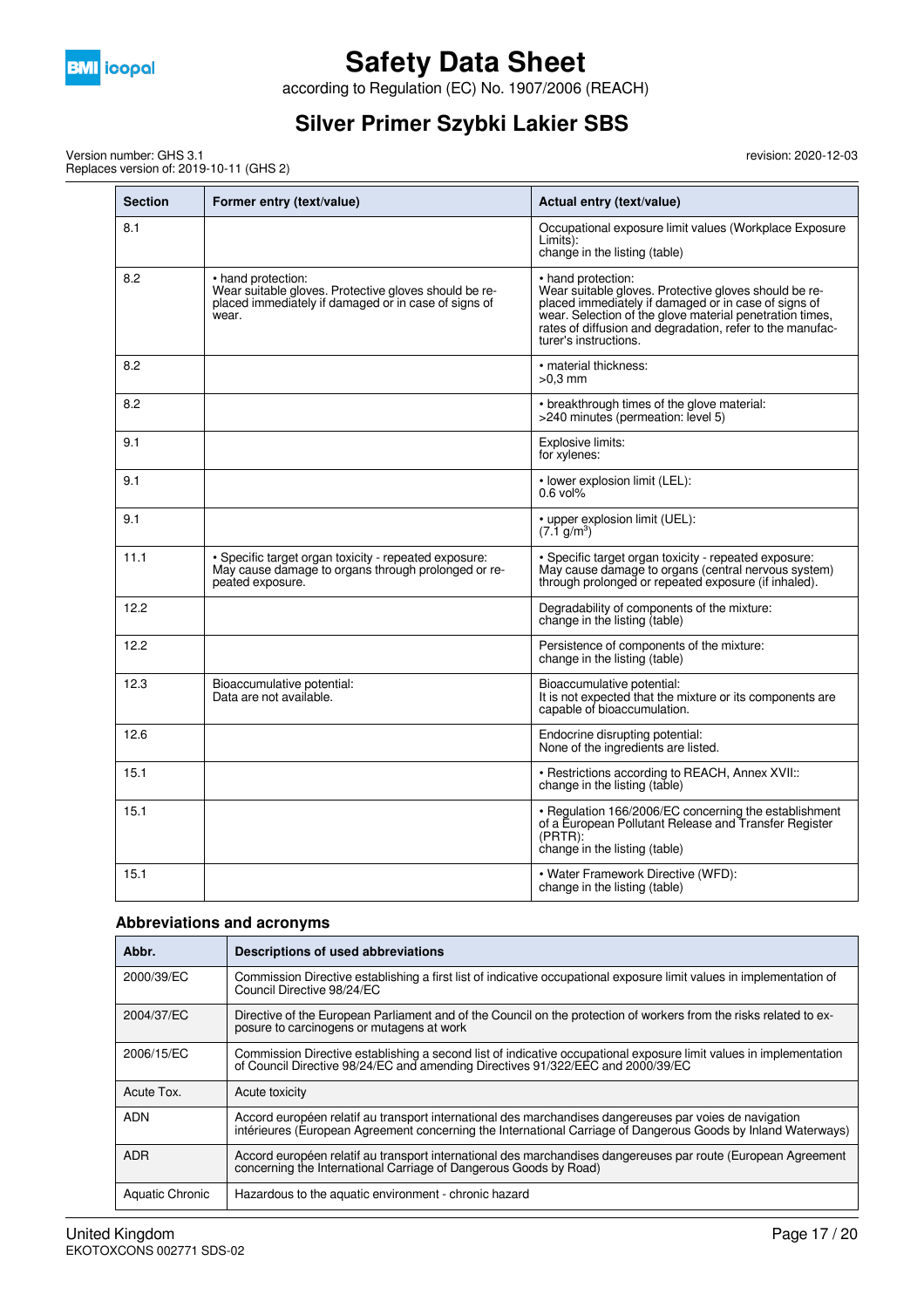

according to Regulation (EC) No. 1907/2006 (REACH)

## **Silver Primer Szybki Lakier SBS**

Version number: GHS 3.1 Replaces version of: 2019-10-11 (GHS 2)

| Abbr.             | Descriptions of used abbreviations                                                                                                                                                   |
|-------------------|--------------------------------------------------------------------------------------------------------------------------------------------------------------------------------------|
| Asp. Tox.         | Aspiration hazard                                                                                                                                                                    |
| <b>BCF</b>        | Bioconcentration factor                                                                                                                                                              |
| CAS               | Chemical Abstracts Service (service that maintains the most comprehensive list of chemical substances)                                                                               |
| Ceiling-C         | Ceiling value                                                                                                                                                                        |
| <b>CLP</b>        | Regulation (EC) No 1272/2008 on classification, labelling and packaging of substances and mixtures                                                                                   |
| <b>CMR</b>        | Carcinogenic, Mutagenic or toxic for Reproduction                                                                                                                                    |
| <b>DGR</b>        | Dangerous Goods Regulations (see IATA/DGR)                                                                                                                                           |
| DMEL              | Derived Minimal Effect Level                                                                                                                                                         |
| <b>DNEL</b>       | Derived No-Effect Level                                                                                                                                                              |
| EC50              | Effective Concentration 50 %. The EC50 corresponds to the concentration of a tested substance causing 50 %<br>changes in response (e.g. on growth) during a specified time interval  |
| EC No             | The EC Inventory (EINECS, ELINCS and the NLP-list) is the source for the seven-digit EC number, an identifier of<br>substances commercially available within the EU (European Union) |
| EH40/2005         | EH40/2005 Workplace exposure limits (http://www.nationalarchives.gov.uk/doc/open-government-licence/)                                                                                |
| <b>EINECS</b>     | European Inventory of Existing Commercial Chemical Substances                                                                                                                        |
| EL50              | Effective Loading 50 %: the EL50 corresponds to the loading rate required to produce a response in 50% of the<br>test organisms                                                      |
| <b>ELINCS</b>     | European List of Notified Chemical Substances                                                                                                                                        |
| EmS               | <b>Emergency Schedule</b>                                                                                                                                                            |
| ErC <sub>50</sub> | $\equiv$ EC50: in this method, that concentration of test substance which results in a 50 % reduction in either growth<br>(EbC50) or growth rate (ErC50) relative to the control     |
| Eye Dam.          | Seriously damaging to the eye                                                                                                                                                        |
| Eye Irrit.        | Irritant to the eye                                                                                                                                                                  |
| Flam. Lig.        | Flammable liquid                                                                                                                                                                     |
| Flam. Sol.        | Flammable solid                                                                                                                                                                      |
| <b>GHS</b>        | "Globally Harmonized System of Classification and Labelling of Chemicals" developed by the United Nations                                                                            |
| <b>IATA</b>       | International Air Transport Association                                                                                                                                              |
| <b>IATA/DGR</b>   | Dangerous Goods Regulations (DGR) for the air transport (IATA)                                                                                                                       |
| <b>ICAO</b>       | International Civil Aviation Organization                                                                                                                                            |
| <b>IMDG</b>       | International Maritime Dangerous Goods Code                                                                                                                                          |
| index No          | The Index number is the identification code given to the substance in Part 3 of Annex VI to Regulation (EC) No<br>1272/2008                                                          |
| <b>IOELV</b>      | Indicative occupational exposure limit value                                                                                                                                         |
| <b>LC50</b>       | Lethal Concentration 50%: the LC50 corresponds to the concentration of a tested substance causing 50 % lethal-<br>ity during a specified time interval                               |
| LD50              | Lethal Dose 50 %: the LD50 corresponds to the dose of a tested substance causing 50 % lethality during a spe-<br>cified time interval                                                |
| <b>LL50</b>       | Lethal Loading 50 %: the LL50 corresponds to the loading rate causing 50 % lethality                                                                                                 |
| LOEC              | Lowest Observed Effect Concentration                                                                                                                                                 |
| log KOW           | n-Octanol/water                                                                                                                                                                      |
| <b>MARPOL</b>     | International Convention for the Prevention of Pollution from Ships (abbr. of "Marine Pollutant")                                                                                    |
| <b>NLP</b>        | No-Longer Polymer                                                                                                                                                                    |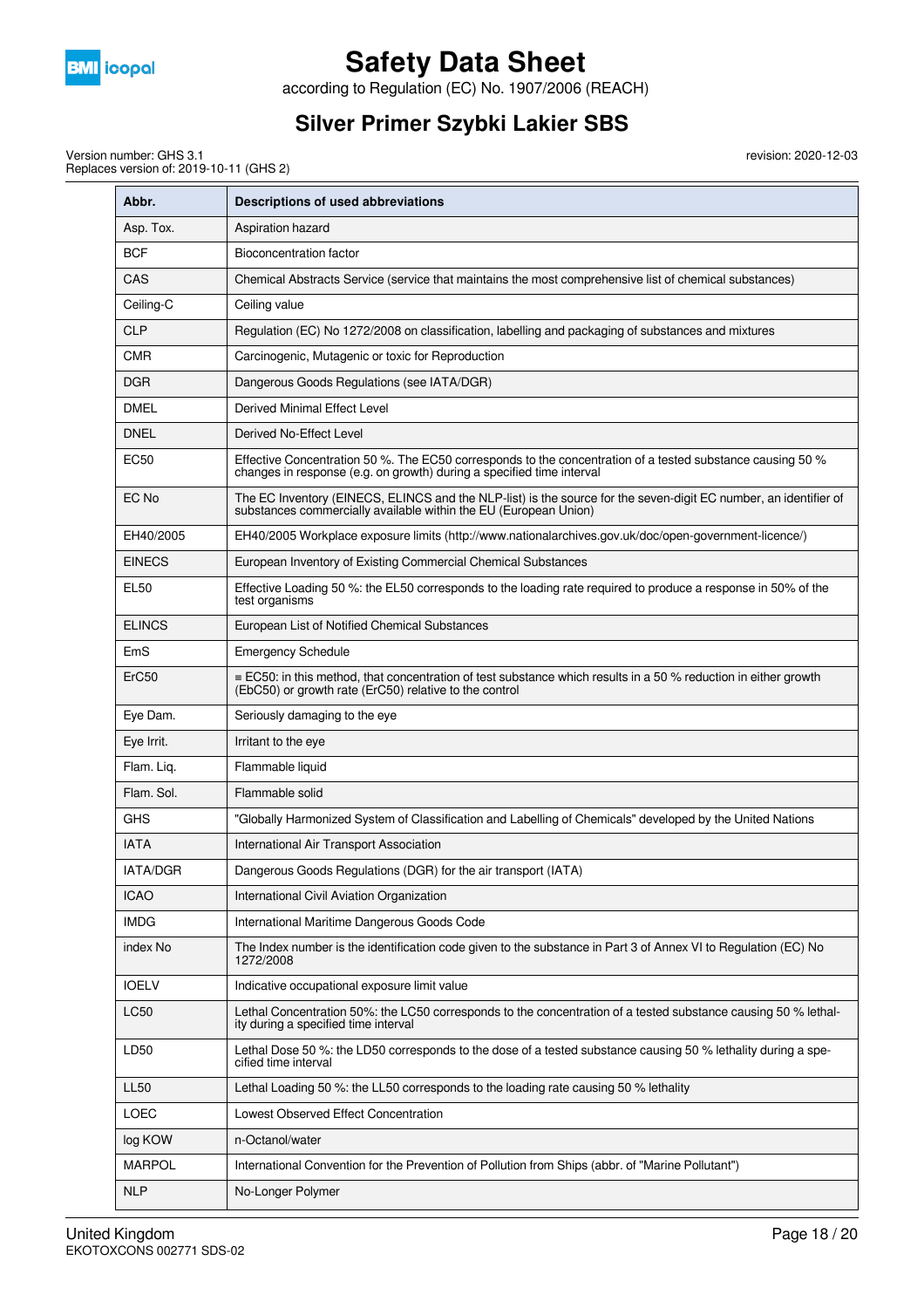

according to Regulation (EC) No. 1907/2006 (REACH)

## **Silver Primer Szybki Lakier SBS**

revision: 2020-12-03

Version number: GHS 3.1 Replaces version of: 2019-10-11 (GHS 2)

| Abbr.          | Descriptions of used abbreviations                                                                                                                                           |
|----------------|------------------------------------------------------------------------------------------------------------------------------------------------------------------------------|
| <b>NOAEL</b>   | No Observed Adverse Effect Level                                                                                                                                             |
| <b>NOEC</b>    | No Observed Effect Concentration                                                                                                                                             |
| <b>PBT</b>     | Persistent, Bioaccumulative and Toxic                                                                                                                                        |
| <b>PNEC</b>    | <b>Predicted No-Effect Concentration</b>                                                                                                                                     |
| ppm            | Parts per million                                                                                                                                                            |
| <b>RCP</b>     | Reciprocal calculation procedure                                                                                                                                             |
| <b>REACH</b>   | Registration, Evaluation, Authorisation and Restriction of Chemicals                                                                                                         |
| <b>RID</b>     | Règlement concernant le transport International ferroviaire des marchandises Dangereuses (Regulations concern-<br>ing the International carriage of Dangerous goods by Rail) |
| Skin Corr.     | Corrosive to skin                                                                                                                                                            |
| Skin Irrit.    | Irritant to skin                                                                                                                                                             |
| <b>STEL</b>    | Short-term exposure limit                                                                                                                                                    |
| <b>STOT RE</b> | Specific target organ toxicity - repeated exposure                                                                                                                           |
| <b>STOT SE</b> | Specific target organ toxicity - single exposure                                                                                                                             |
| <b>SVHC</b>    | Substance of Very High Concern                                                                                                                                               |
| <b>TWA</b>     | Time-weighted average                                                                                                                                                        |
| <b>VOC</b>     | Volatile Organic Compounds                                                                                                                                                   |
| vPvB           | Very Persistent and very Bioaccumulative                                                                                                                                     |
| Water-react.   | Material which, in contact with water, emits flammable gases                                                                                                                 |
| WEL            | Workplace exposure limit                                                                                                                                                     |

### **Key literature references and sources for data**

- Regulation (EC) No. 1907/2006 (REACH), amended by 2015/830/EU
- Regulation (EC) No. 1272/2008 (CLP, EU GHS)

#### **Classification procedure**

Physical and chemical properties: The classification is based on tested mixture. Health hazards/environmental hazards: The method for classification of the mixture is based on ingredients of the mixture (additivity formula).

#### **List of relevant phrases (code and full text as stated in chapter 2 and 3)**

| Code             | <b>Text</b>                                     |
|------------------|-------------------------------------------------|
| H <sub>225</sub> | Highly flammable liquid and vapour.             |
| H <sub>226</sub> | Flammable liquid and vapour.                    |
| H <sub>228</sub> | Flammable solid.                                |
| H <sub>261</sub> | In contact with water releases flammable gases. |
| H304             | May be fatal if swallowed and enters airways.   |
| H312             | Harmful in contact with skin.                   |
| H315             | Causes skin irritation.                         |
| H319             | Causes serious eye irritation.                  |
| H332             | Harmful if inhaled.                             |